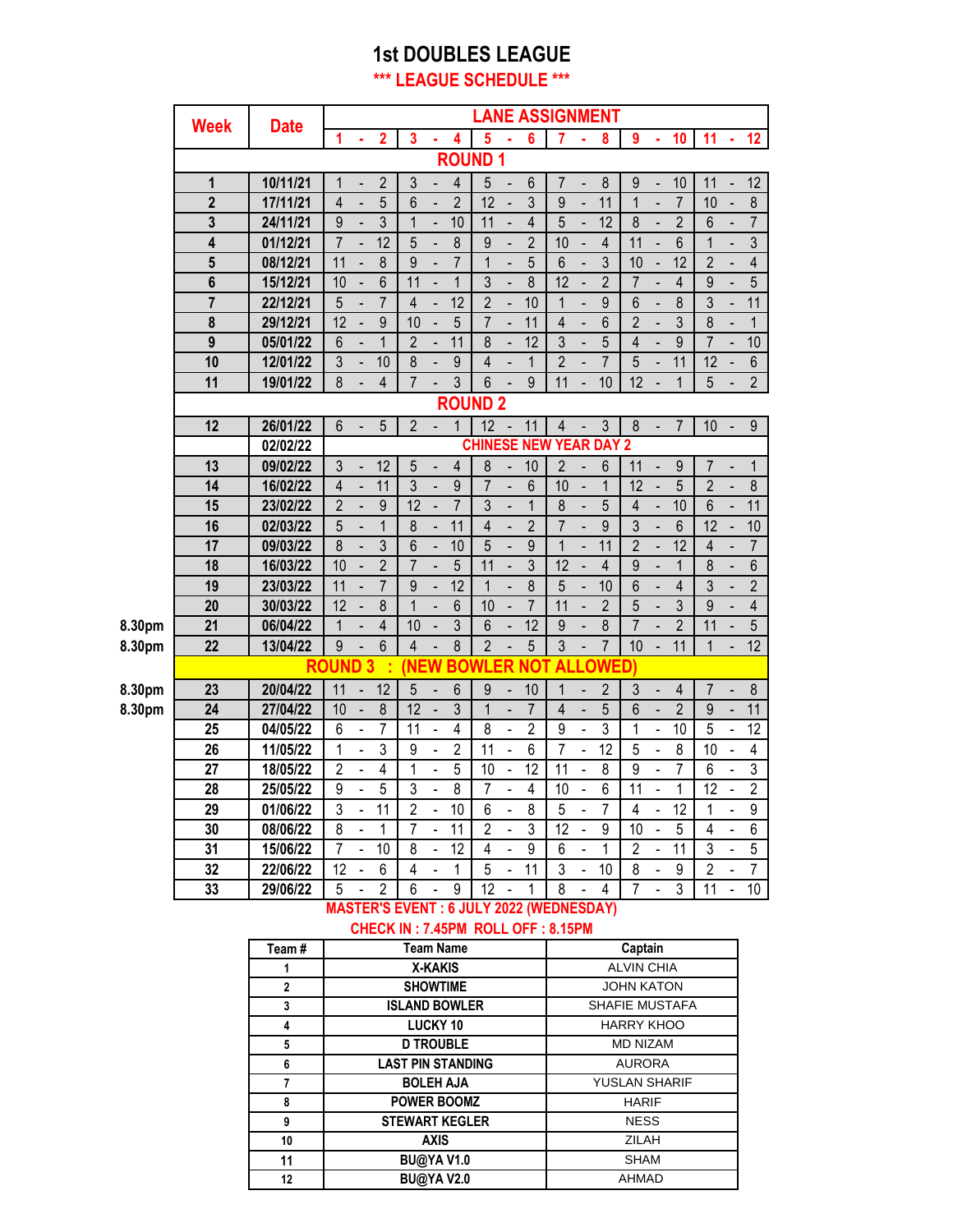#### **1st DOUBLE' S Bowling League WESTWOOD BOWL**

**WEEK 24**

#### **TEAM STANDING OVERALL 27-Apr-22**

|                | <b>Team Name</b>         | <b>Current</b>      | <b>Current</b>        | <b>WEEK 24</b>  | <b>Previous</b>       | <b>Previous</b>     | <b>Current</b> |                | <b>This Week Points</b> |
|----------------|--------------------------|---------------------|-----------------------|-----------------|-----------------------|---------------------|----------------|----------------|-------------------------|
| Pos            |                          | <b>Total Points</b> | <b>Total Pinfalls</b> | <b>Pinfalls</b> | <b>Total Pinfalls</b> | <b>Total Points</b> | Wk Won         | Won            | Lost                    |
| 1              | <b>ISLAND BOWLER</b>     | 358                 | 55841                 | 2336            | 53505                 | 341                 | 17             | 17             | 4                       |
| $\mathbf{2}$   | <b>D TROUBLE</b>         | 327                 | 54811                 | 2331            | 52480                 | 312.5               | 14.5           | 14.5           | 6.5                     |
| 3              | <b>AXIS</b>              | 318                 | 54595                 | 2418            | 52177                 | 297                 | 21             | 21             | $\mathbf 0$             |
| 4              | <b>SHOWTIME</b>          | 292                 | 53555                 | 2100            | 51455                 | 274.5               | 17.5           | 17.5           | 3.5                     |
| 5              | <b>X-KAKIS</b>           | 266.5               | 52262                 | 2235            | 50027                 | 252.5               | 14             | 14             | $\overline{7}$          |
| 6              | <b>STEWART KEGLER</b>    | 247                 | 52073                 | 2072            | 50001                 | 237                 | 10             | 10             | 11                      |
| $\overline{7}$ | <b>BU@YAV2.0</b>         | 245                 | 51419                 | 2154            | 49265                 | 241                 | 4              | 4              | 17                      |
| 8              | <b>LUCKY 10</b>          | 217.5               | 50333                 | 2266            | 48067                 | 211                 | 6.5            | 6.5            | 14.5                    |
| 9              | <b>BU@YAV1.0</b>         | 194.5               | 49375                 | 2047            | 47328                 | 183.5               | 11             | 11             | 10                      |
| 10             | <b>LAST PIN STANDING</b> | 191.5               | 48617                 | 1883            | 46734                 | 188                 | 3.5            | 3.5            | 17.5                    |
| 11             | <b>BOLEH AJA</b>         | 190.5               | 48589                 | 2083            | 46506                 | 183.5               | 7              | $\overline{7}$ | 14                      |
| 12             | <b>POWER BOOMZ</b>       | 176.5               | 48574                 | 1852            | 46722                 | 176.5               | 0              | 0              | 21                      |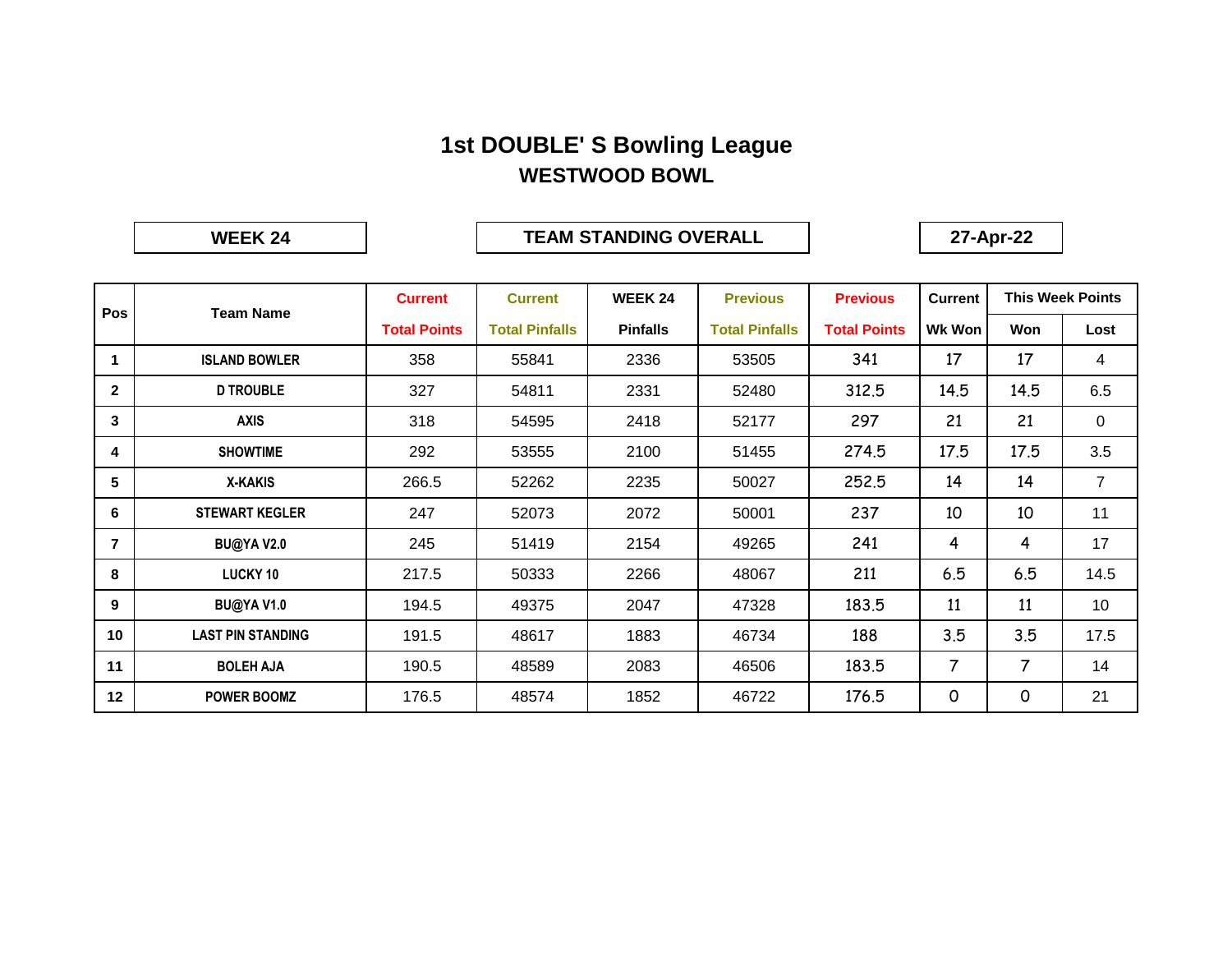#### **1st DOUBLE'S Bowling League WESTWOOD BOWL WEEK 24**

|  | \XIS |  | 'n |  |
|--|------|--|----|--|
|--|------|--|----|--|

| Lane No | Bowler's Name        | <b>SEX</b> | H'cap | G <sub>1</sub> | G <sub>2</sub>   | G <sub>3</sub> | G <sub>4</sub> | G <sub>5</sub> | G <sub>6</sub>  | Total    |     |     |     | H'cap G1 Point H'cap G2 Point H'cap G3 Point H'cap G4 Point H'cap G5 Point H'cap G6 Point Total Point Total Point |     |     |      |    |
|---------|----------------------|------------|-------|----------------|------------------|----------------|----------------|----------------|-----------------|----------|-----|-----|-----|-------------------------------------------------------------------------------------------------------------------|-----|-----|------|----|
| 5       | RAHIM LION           | м          |       | 191            | 201              | 176            | 239            | 189   221      |                 | 1217     | 191 | 201 | 176 | 239                                                                                                               | 189 | 221 | 1217 |    |
|         | HAZLY                | м          |       | 209            | 170 <sub>l</sub> |                |                |                | 198 209 201 214 | 1201     | 209 | 170 | 198 | 209                                                                                                               | 201 | 214 | 1201 |    |
|         | <b>Scratch Total</b> |            |       | 400            | 371              | 374            | 448            | 390            | 435             | 2418     |     |     |     |                                                                                                                   |     |     |      |    |
|         | Handicap             |            |       | $\Omega$       | $\Omega$         | $\Omega$       | $\Omega$       |                | $\Omega$        | $\Omega$ |     |     |     |                                                                                                                   |     |     |      |    |
|         | Total                |            |       | 400            | 371              | 374            | 448            | 390            | 435             | 2418     | 400 | 371 | 374 | 448                                                                                                               | 390 | 435 | 2418 | 21 |

| Point Won         | 21 |  |
|-------------------|----|--|
| <b>Point Lost</b> | ŋ  |  |

**POWER BOOMZ # 8**

| Lane No | Bowler's Name | <b>SEX</b> | H'cap | G1  | G <sub>2</sub> | G <sub>3</sub> | G <sub>4</sub> | G <sub>5</sub> | G <sub>6</sub> | Total |     |            |     |                |     |                |     |          |     |             |     |          |      |              | H'cap G1 Point H'cap G2 Point H'cap G3 Point H'cap G4 Point H'cap G5 Point H'cap G6 Point   Total   Point   Total Point |
|---------|---------------|------------|-------|-----|----------------|----------------|----------------|----------------|----------------|-------|-----|------------|-----|----------------|-----|----------------|-----|----------|-----|-------------|-----|----------|------|--------------|-------------------------------------------------------------------------------------------------------------------------|
| 6       | <b>ROZANI</b> | M          | 8     | 141 | 161            | 125            |                | 125 170        | 164            | 886   | 149 | $^{\circ}$ | 169 | $\overline{0}$ | 133 | $\overline{0}$ | 133 | $\Omega$ | 178 | $^{\circ}$  | 172 | $\Omega$ | 934  | $\mathbf{0}$ |                                                                                                                         |
|         | SAM           | м          |       | 133 | 145            | 139            | 166            | 172            | 121            | 876   | 140 | $^{\circ}$ | 152 | $\mathbf{0}$   | 146 | $^{\circ}$     | 173 | $\Omega$ | 179 | 0           | 128 | $\Omega$ | 918  | $\mathbf{0}$ |                                                                                                                         |
|         | Scratch Total |            |       | 274 | 306            | 264            | 291            | 342            | 285            | 1762  |     |            |     |                |     |                |     |          |     |             |     |          |      |              |                                                                                                                         |
|         | Handicap      |            |       | 15  | 15             | 15             | 15             | 15             | 15             | 90    |     |            |     |                |     |                |     |          |     |             |     |          |      |              |                                                                                                                         |
|         | Total         |            |       | 289 | 321            | 279            | 306            | 357            | 300            | 1852  | 289 | $\Omega$   | 321 | $\overline{0}$ | 279 | $\Omega$       | 306 | $\Omega$ | 357 | $\mathbf 0$ | 300 | $\Omega$ | 1852 | 0            | $\Omega$                                                                                                                |

| <b>Point Won</b>  | ŋ  |
|-------------------|----|
| <b>Point Lost</b> | 21 |

#### **BU@YA V2.0 # 12**

| Lane No | Bowler's Name | <b>SEX</b> | H'cap | G1    | G <sub>2</sub> | G <sub>3</sub> | G4  | G5          | G <sub>6</sub> | Total |     |          |     |            |     |            | H'cap G1 Point H'cap G2 Point H'cap G3 Point H'cap G4 Point H'cap G5 Point H'cap G6 Point   Total   Point   Total Point |              |     |                         |     |              |      |              |  |
|---------|---------------|------------|-------|-------|----------------|----------------|-----|-------------|----------------|-------|-----|----------|-----|------------|-----|------------|-------------------------------------------------------------------------------------------------------------------------|--------------|-----|-------------------------|-----|--------------|------|--------------|--|
|         | <b>GAFU</b>   | м          |       | 174 I |                | 173 204        |     | 184 174 178 |                | 1087  | 177 | $\Omega$ | 176 | $\Omega$   | 207 |            | 187                                                                                                                     | $\mathbf{0}$ | 177 | $\overline{0}$          | 181 | $\Omega$     | 1105 | $\Omega$     |  |
|         | <b>MANSOR</b> | м          |       | 241   | 182            | 160 l          |     | 158 180 128 |                | 1049  | 241 |          | 182 |            | 160 | $^{\circ}$ | 158                                                                                                                     | $\mathbf{0}$ | 180 | $\overline{\mathbf{0}}$ | 128 | $\mathbf{0}$ | 1049 | $\mathbf{0}$ |  |
|         | Scratch Total |            |       | 415   | 355            | 364            | 342 | 354         | 306            | 2136  |     |          |     |            |     |            |                                                                                                                         |              |     |                         |     |              |      |              |  |
|         | Handicap      |            |       |       | 3              |                |     |             | 3              | 18    |     |          |     |            |     |            |                                                                                                                         |              |     |                         |     |              |      |              |  |
|         | Total         |            |       | 418   | 358            | 367            | 345 | 357         | 309            | 2154  | 418 |          | 358 | $^{\circ}$ | 367 | $\Omega$   | 345                                                                                                                     | $\mathbf{0}$ | 357 | $\overline{0}$          | 309 | $\Omega$     | 2154 | $\mathbf{0}$ |  |

| Point Won         |    |
|-------------------|----|
| <b>Point Lost</b> | 17 |

#### **ISLAND BOWLER # 3**

| Lane No | Bowler's Name  | <b>SEX</b> | H'cap    | G <sub>1</sub> | G2               | G3               | G <sub>4</sub> | G <sub>5</sub> | G6       | Total |     |              |     |                         |     |            |     |     |     |      | H'cap G1 Point H'cap G2 Point H'cap G3 Point H'cap G4 Point H'cap G5 Point H'cap G6 Point   Total   Point   Total Point |
|---------|----------------|------------|----------|----------------|------------------|------------------|----------------|----------------|----------|-------|-----|--------------|-----|-------------------------|-----|------------|-----|-----|-----|------|-------------------------------------------------------------------------------------------------------------------------|
| 8       | <b>OSMAN M</b> | м          | $\Omega$ | 213            |                  | 199 203          | 188            |                | 182 213  | 1198  | 213 |              | 199 |                         | 203 | $^{\circ}$ | 188 | 182 | 213 | 1198 | 6                                                                                                                       |
|         | <b>IRMAN</b>   | м          | $\Omega$ | 188            | 178 <sup>1</sup> | 173 <sub>1</sub> | 205            |                | 181 213  | 1138  | 188 | $\mathbf{O}$ | 178 | $\overline{\mathbf{0}}$ | 173 |            | 205 | 181 | 213 | 1138 | 5                                                                                                                       |
|         | GHA            |            |          | 401            | 377              | 376              | 393            | 363            | 426      | 2336  |     |              |     |                         |     |            |     |     |     |      |                                                                                                                         |
|         | Handicap       |            |          | $\Omega$       | 0                |                  | $\Omega$       | $\Omega$       | $\Omega$ |       |     |              |     |                         |     |            |     |     |     |      |                                                                                                                         |
|         | Total          |            |          | 401            | 377              | 376              | 393            | 363            | 426      | 2336  | 401 | $\Omega$     | 377 |                         | 376 |            | 393 | 363 | 426 | 2336 | 17                                                                                                                      |

| <b>Point Won</b>  | 17 |
|-------------------|----|
| <b>Point Lost</b> |    |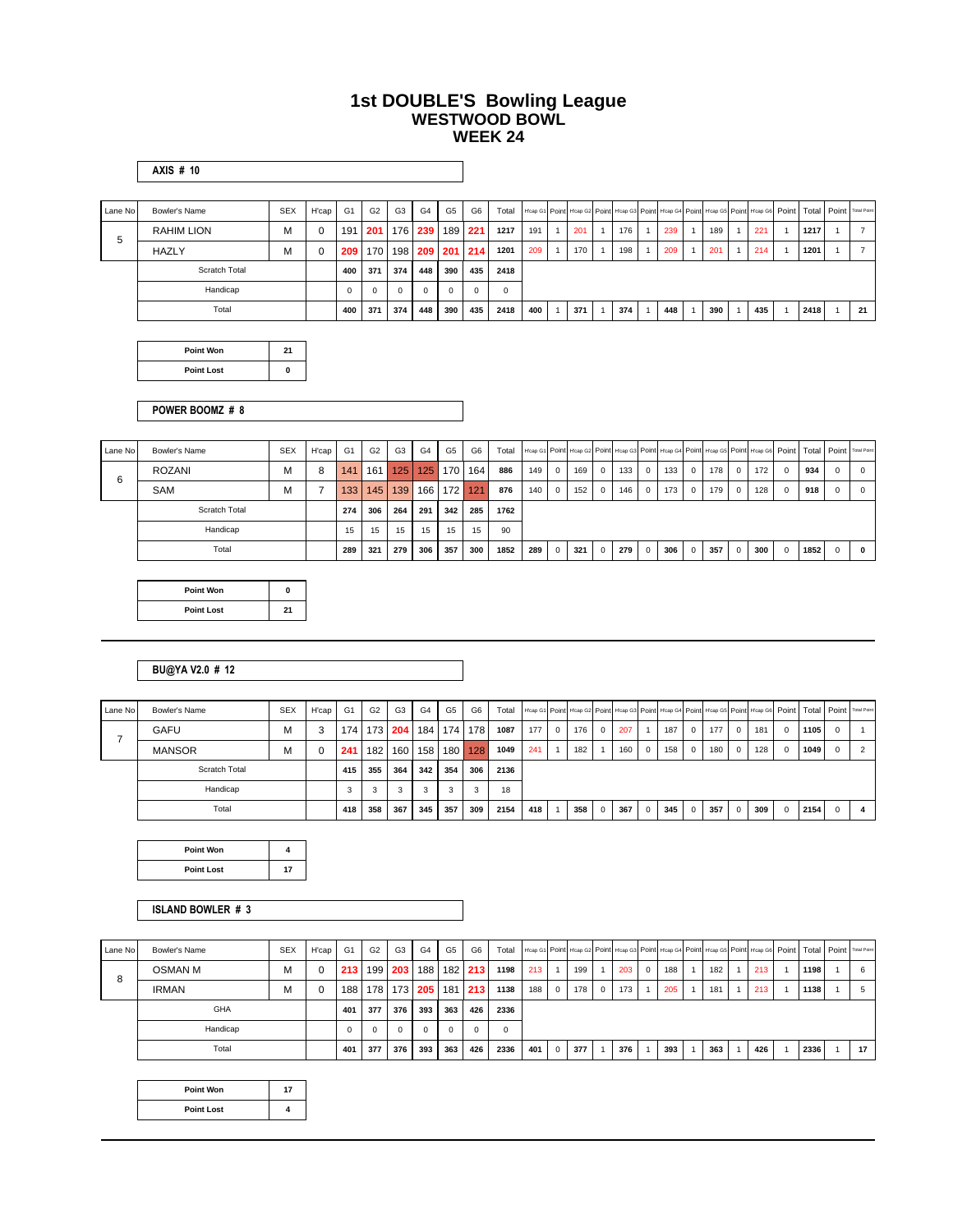#### **1st DOUBLE'S Bowling League WESTWOOD BOWL WEEK 24**

|         | X-KAKIS#1            |            |                |                  |                |                |                |                |                |       |     |             |     |              |     |     |     |                                                                                                                   |            |      |                |
|---------|----------------------|------------|----------------|------------------|----------------|----------------|----------------|----------------|----------------|-------|-----|-------------|-----|--------------|-----|-----|-----|-------------------------------------------------------------------------------------------------------------------|------------|------|----------------|
| Lane No | Bowler's Name        | <b>SEX</b> | H'cap          | G <sub>1</sub>   | G <sub>2</sub> | G <sub>3</sub> | G <sub>4</sub> | G <sub>5</sub> | G <sub>6</sub> | Total |     |             |     |              |     |     |     | H'cap G1 Point H'cap G2 Point H'cap G3 Point H'cap G4 Point H'cap G5 Point H'cap G6 Point Total Point Total Point |            |      |                |
|         | <b>MERVIN TAY</b>    | M          | $\overline{2}$ | 145              |                | 172 223        | 237            | 145            | 156            | 1078  | 147 | $\mathbf 0$ | 174 | $^{\circ}$   | 225 | 239 | 147 | 158                                                                                                               | $^{\circ}$ | 1090 | $\overline{4}$ |
| 9       | TAN WEI MING         | M          | $\mathbf 0$    | 194 <sub>1</sub> |                | 166 171        |                | 202 245        | 167            | 1145  | 194 |             | 166 | $\mathbf{0}$ | 171 | 202 | 245 | 167                                                                                                               | $^{\circ}$ | 1145 | 5              |
|         | <b>Scratch Total</b> |            |                | 339              | 338            | 394            | 439            | 390            | 323            | 2223  |     |             |     |              |     |     |     |                                                                                                                   |            |      |                |
|         | Handicap             |            |                | $\overline{2}$   | $\overline{2}$ | $\overline{2}$ | $\mathfrak{p}$ | $\overline{2}$ | $\overline{2}$ | 12    |     |             |     |              |     |     |     |                                                                                                                   |            |      |                |
|         | Total                |            |                | 341              | 340            | 396            | 441            | 392            | 325            | 2235  | 341 |             | 340 | $\Omega$     | 396 | 441 | 392 | 325                                                                                                               | $\Omega$   | 2235 | 14             |

| <b>Point Won</b>  | 14 |  |
|-------------------|----|--|
| <b>Point Lost</b> |    |  |

**BOLEH AJA # 7**

| Lane No | Bowler's Name | <b>SEX</b> | H'cap | G1  | G <sub>2</sub> | G <sub>3</sub> | G <sub>4</sub> | G <sub>5</sub> | G <sub>6</sub> | Total |     |   |     |     |              |     |            |     |             |     |      |   | Hosp G1 Point Hosp G2 Point Hosp G3 Point Hosp G4 Point Hosp G5 Point Hosp G6 Point   Total   Point   Total Point |
|---------|---------------|------------|-------|-----|----------------|----------------|----------------|----------------|----------------|-------|-----|---|-----|-----|--------------|-----|------------|-----|-------------|-----|------|---|-------------------------------------------------------------------------------------------------------------------|
| 10      | <b>HAMZAH</b> | М          | 10    | 162 | 178            | 169            | 174            | 131            | 175            | 989   | 172 |   | 188 | 179 | $^{\circ}$   | 184 | $\Omega$   | 141 | $\mathbf 0$ | 185 | 1049 | 0 | -3                                                                                                                |
|         | <b>GHANI</b>  | M          | 9     | 148 | 174            | 151            | 170            | 168            | 169            | 980   | 157 | 0 | 183 | 160 | $\mathbf{0}$ | 179 | $\Omega$   | 177 | $\mathbf 0$ | 178 | 1034 | 0 |                                                                                                                   |
|         | Scratch Total |            |       | 310 | 352            | 320            | 344            | 299            | 344            | 1969  |     |   |     |     |              |     |            |     |             |     |      |   |                                                                                                                   |
|         | Handicap      |            |       | 19  | 19             | 19             | 19             | 19             | 19             | 114   |     |   |     |     |              |     |            |     |             |     |      |   |                                                                                                                   |
|         | Total         |            |       | 329 | 371            | 339            | 363            | 318            | 363            | 2083  | 329 | 0 | 371 | 339 |              | 363 | $^{\circ}$ | 318 | $\Omega$    | 363 | 2083 | 0 |                                                                                                                   |

| Point Won         |    |
|-------------------|----|
| <b>Point Lost</b> | 14 |

#### **LUCKY 10 # 4**

| Lane No | Bowler's Name     | <b>SEX</b> | H'cap | G1  | G <sub>2</sub> | G <sub>3</sub> | G <sub>4</sub> | G5  | G <sub>6</sub> | Total |     |     |     |            |     |              |     |              |     | H'cap G1 Point H'cap G2 Point H'cap G3 Point H'cap G4 Point H'cap G5 Point H'cap G6 Point   Total   Point   Total Point |          |      |   |     |
|---------|-------------------|------------|-------|-----|----------------|----------------|----------------|-----|----------------|-------|-----|-----|-----|------------|-----|--------------|-----|--------------|-----|-------------------------------------------------------------------------------------------------------------------------|----------|------|---|-----|
| 11      | <b>JOSEPH YOW</b> | М          |       | 167 | 156            | 145            | 171            | 188 | 163            | 990   | 174 |     | 163 | $^{\circ}$ | 152 | $\mathbf{0}$ | 178 | $\Omega$     | 195 | 170                                                                                                                     | $\Omega$ | 1032 | 0 |     |
|         | <b>ALEX WONG</b>  | М          |       | 217 | 228            | 190            | 195            | 214 | 178            | 1222  | 219 | 0.5 | 230 |            | 192 | $\mathbf{0}$ | 197 | $\mathbf{0}$ | 216 | 180                                                                                                                     | $\Omega$ | 1234 |   | 2.5 |
|         | Scratch Total     |            |       | 384 | 384            | 335            | 366            | 402 | 341            | 2212  |     |     |     |            |     |              |     |              |     |                                                                                                                         |          |      |   |     |
|         | Handicap          |            |       | 9   | 9              | 9              |                | 9   | 9              | 54    |     |     |     |            |     |              |     |              |     |                                                                                                                         |          |      |   |     |
|         | Total             |            |       | 393 | 393            | 344            | 375            | 411 | 350            | 2266  | 393 |     | 393 | 0          | 344 | $^{\circ}$   | 375 | $\mathbf{0}$ | 411 | 350                                                                                                                     | $\Omega$ | 2266 |   | 6.5 |

| Point Won         | 6.5  |
|-------------------|------|
| <b>Point Lost</b> | 14.5 |

**D TROUBLE # 5**

| Lane No | Bowler's Name        | <b>SEX</b> | H'cap G1 |     | G <sub>2</sub> | G <sub>3</sub>          | G <sub>4</sub> | G5  | G6           | Total |     |          |           |                |             |     |     |            |     |      | H'cap G1 Point H'cap G2 Point H'cap G3 Point H'cap G4 Point H'cap G5 Point H'cap G6 Point   Total   Point   Total Point |
|---------|----------------------|------------|----------|-----|----------------|-------------------------|----------------|-----|--------------|-------|-----|----------|-----------|----------------|-------------|-----|-----|------------|-----|------|-------------------------------------------------------------------------------------------------------------------------|
| 12      | <b>MD NIZAM</b>      | м          | $\Omega$ | 166 | 191            | 206                     | 189            | 158 | 184          | 1094  | 166 | $\Omega$ | 191       |                | 206         | 189 | 158 | 0          | 184 | 1094 |                                                                                                                         |
|         | <b>OSMAN TIK</b>     | м          |          |     |                | 219 214 217 224 172 191 |                |     |              | 1237  | 219 |          | $0.5$ 214 | $\overline{0}$ | $\vert$ 217 | 224 | 172 | $^{\circ}$ | 191 | 1237 | 4.5                                                                                                                     |
|         | <b>Scratch Total</b> |            |          | 385 | 405            | 423                     | 413            | 330 | 375          | 2331  |     |          |           |                |             |     |     |            |     |      |                                                                                                                         |
|         | Handicap             |            |          |     | $\Omega$       | 0                       | $\Omega$       |     | $\mathbf{0}$ |       |     |          |           |                |             |     |     |            |     |      |                                                                                                                         |
|         | Total                |            |          | 385 | 405            | 423                     | 413            | 330 | 375          | 2331  | 385 | $\Omega$ | 405       |                | 423         | 413 | 330 | $\Omega$   | 375 | 2331 | 14.5                                                                                                                    |

| Point Won         | 14.5 |
|-------------------|------|
| <b>Point Lost</b> | 6.5  |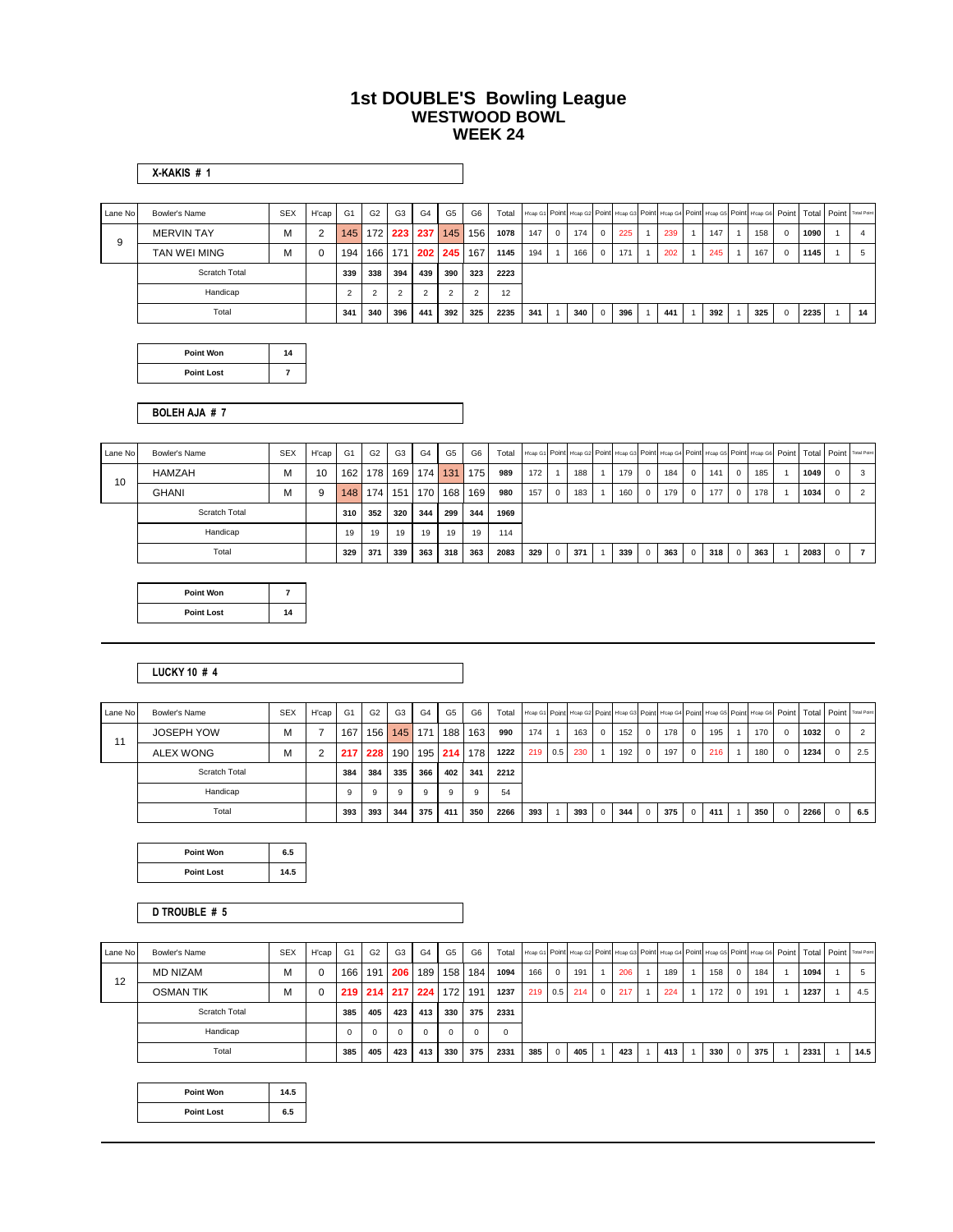#### **1st DOUBLE'S Bowling League WESTWOOD BOWL WEEK 24**

|         | LAST PIN STANDING # 6 |            |       |                |                |                |                |     |                |       |         |              |     |                |     |          |     |                |     |             |     |             |                                                                                                             |          |                |
|---------|-----------------------|------------|-------|----------------|----------------|----------------|----------------|-----|----------------|-------|---------|--------------|-----|----------------|-----|----------|-----|----------------|-----|-------------|-----|-------------|-------------------------------------------------------------------------------------------------------------|----------|----------------|
|         |                       |            |       |                |                |                |                |     |                |       |         |              |     |                |     |          |     |                |     |             |     |             |                                                                                                             |          |                |
| Lane No | Bowler's Name         | <b>SEX</b> | H'cap | G <sub>1</sub> | G <sub>2</sub> | G <sub>3</sub> | G <sub>4</sub> | G5  | G <sub>6</sub> | Total |         |              |     |                |     |          |     |                |     |             |     |             | Hosp G1 Point Heap G2 Point Heap G3 Point Heap G4 Point Heap G5 Point Heap G6 Point Total Point Total Point |          |                |
| 13      | <b>CHERIE</b>         |            | 8     | 161            | 104            | 143            | 131            | 157 | 118            | 814   | 169     | $\mathbf 0$  | 112 | $\Omega$       | 151 | $\Omega$ | 139 | $^{\circ}$     | 165 | $\Omega$    | 126 | $\Omega$    | 862                                                                                                         | O        | $\overline{0}$ |
|         | <b>KELVIN</b>         | M          | 3     | 159            | 189            | 146            | 165            | 168 | 176            | 1003  | 162 0.5 |              | 192 |                | 149 | $\circ$  | 168 | $\overline{0}$ | 171 | $^{\circ}$  | 179 |             | 1021                                                                                                        |          | 3.5            |
|         | <b>Scratch Total</b>  |            |       | 320            | 293            | 289            | 296            | 325 | 294            | 1817  |         |              |     |                |     |          |     |                |     |             |     |             |                                                                                                             |          |                |
|         | Handicap              |            |       | 11             | AA             |                | 11             | 11  | 11             | 66    |         |              |     |                |     |          |     |                |     |             |     |             |                                                                                                             |          |                |
|         | Total                 |            |       | 331            | 304            | 300            | 307            | 336 | 305            | 1883  | 331     | $\mathbf{0}$ | 304 | $\overline{0}$ | 300 | $\circ$  | 307 | $\Omega$       | 336 | $\mathbf 0$ | 305 | $\mathbf 0$ | 1883                                                                                                        | $\Omega$ | 3.5            |

| Point Won         | 35   |
|-------------------|------|
| <b>Point Lost</b> | 17.5 |

**SHOWTIME # 2**

| Lane No | Bowler's Name        | <b>SEX</b> | H'cap | G1  | G <sub>2</sub> | G <sub>3</sub> | G4  | G <sub>5</sub> | G6  | Total |              |     |                |     |     |     | H'cap G1 Point H'cap G2 Point H'cap G3 Point H'cap G4 Point H'cap G5 Point H'cap G6 Point   Total   Point   Total Point |          |      |      |
|---------|----------------------|------------|-------|-----|----------------|----------------|-----|----------------|-----|-------|--------------|-----|----------------|-----|-----|-----|-------------------------------------------------------------------------------------------------------------------------|----------|------|------|
| 14      | YUN CONG             | M          | 3     | 203 | 180            | 169            | 144 | 187 l          | 185 | 1068  | 206          | 183 |                | 172 | 147 | 190 | 188                                                                                                                     |          | 1086 |      |
|         | <b>ROY KHOR</b>      | M          | 0     | 162 | 157            | 163            | 186 | 185            | 161 | 1014  | $162 \t 0.5$ | 157 | $\overline{0}$ | 163 | 186 | 185 | 161                                                                                                                     | $\Omega$ | 1014 | 3.5  |
|         | <b>Scratch Total</b> |            |       | 365 | 337            | 332            | 330 | 372            | 346 | 2082  |              |     |                |     |     |     |                                                                                                                         |          |      |      |
|         | Handicap             |            |       |     |                |                | 3   | 3              | 3   | 18    |              |     |                |     |     |     |                                                                                                                         |          |      |      |
|         | Total                |            |       | 368 | 340            | 335            | 333 | 375            | 349 | 2100  | 368          | 340 |                | 335 | 333 | 375 | 349                                                                                                                     |          | 2100 | 17.5 |

| Point Won         | 17.5 |
|-------------------|------|
| <b>Point Lost</b> | 3.5  |

#### **STEWART KEGLER # 9**

| Lane No | Bowler's Name | <b>SEX</b> | H'cap | G <sub>1</sub> | G <sub>2</sub> | G <sub>3</sub> | G4  | G5              | G <sub>6</sub> | Total |     |          |     |             |     |          |     |              |     |     |          |      |            | H'cap G1 Point H'cap G2 Point H'cap G3 Point H'cap G4 Point H'cap G5 Point H'cap G6 Point   Total   Point   Total Point |
|---------|---------------|------------|-------|----------------|----------------|----------------|-----|-----------------|----------------|-------|-----|----------|-----|-------------|-----|----------|-----|--------------|-----|-----|----------|------|------------|-------------------------------------------------------------------------------------------------------------------------|
| 15      | <b>RUDI</b>   | М          |       | 135            | 132            | 147            | 157 |                 | 190 135        | 896   | 144 | $\Omega$ | 141 | $\mathbf 0$ | 156 | $\Omega$ | 166 | $\mathbf{0}$ | 199 | 144 | $\Omega$ | 950  | $^{\circ}$ |                                                                                                                         |
|         | <b>DWAYNE</b> | М          |       | 1761           |                |                |     | 213 183 202 179 | 169            | 1122  | 176 | $\Omega$ | 213 |             | 183 | $\Omega$ | 202 |              | 179 | 169 |          | 1122 |            |                                                                                                                         |
|         | Scratch Total |            |       | 311            | 345            | 330            | 359 | 369             | 304            | 2018  |     |          |     |             |     |          |     |              |     |     |          |      |            |                                                                                                                         |
|         | Handicap      |            |       | 9              | 9              | 9              | 9   |                 | 9              | 54    |     |          |     |             |     |          |     |              |     |     |          |      |            |                                                                                                                         |
|         | Total         |            |       | 320            | 354            | 339            | 368 | 378             | 313            | 2072  | 320 | $\Omega$ | 354 |             | 339 |          | 368 |              | 378 | 313 | $\Omega$ | 2072 |            | 10                                                                                                                      |

| <b>Point Won</b>  | 10 |
|-------------------|----|
| <b>Point Lost</b> | 11 |

**BU@YA V1.0 # 11**

| Lane No | Bowler's Name | <b>SEX</b> | H'cap | G <sub>1</sub> | G <sub>2</sub> | G <sub>3</sub> | G <sub>4</sub> | G5    | G6             | Total |     |     |              | H'cap G1 Point H'cap G2 Point H'cap G3 Point H'cap G4 Point H'cap G5 Point H'cap G6 Point   Total   Point   Total Point |     |                |     |   |     |      |            |    |
|---------|---------------|------------|-------|----------------|----------------|----------------|----------------|-------|----------------|-------|-----|-----|--------------|-------------------------------------------------------------------------------------------------------------------------|-----|----------------|-----|---|-----|------|------------|----|
| 16      | <b>NAZ</b>    | M          |       | 156            | 169            | 182            | 200            | 154   | 166            | 1027  | 157 | 170 |              | 183                                                                                                                     | 201 |                | 155 | 0 | 167 | 1033 |            | 6  |
|         | <b>SHAM</b>   | M          |       | 182            | 169            | 192            | 148            | 166   | 151            | 1008  | 183 | 170 | $\mathbf{0}$ | 193                                                                                                                     | 149 | $\overline{0}$ | 167 | 0 | 152 | 1014 | $^{\circ}$ |    |
|         | Scratch Total |            |       | 338            | 338            | 374            | 348            | 320 l | 317            | 2035  |     |     |              |                                                                                                                         |     |                |     |   |     |      |            |    |
|         | Handicap      |            |       |                |                |                |                |       | $\overline{2}$ | 12    |     |     |              |                                                                                                                         |     |                |     |   |     |      |            |    |
|         | Total         |            |       | 340            | 340            | 376            | 350            | 322   | 319            | 2047  | 340 | 340 | $\Omega$     | 376 l                                                                                                                   | 350 | $\Omega$       | 322 |   | 319 | 2047 | $\Omega$   | 11 |

| Point Won         | 11 |
|-------------------|----|
| <b>Point Lost</b> | 10 |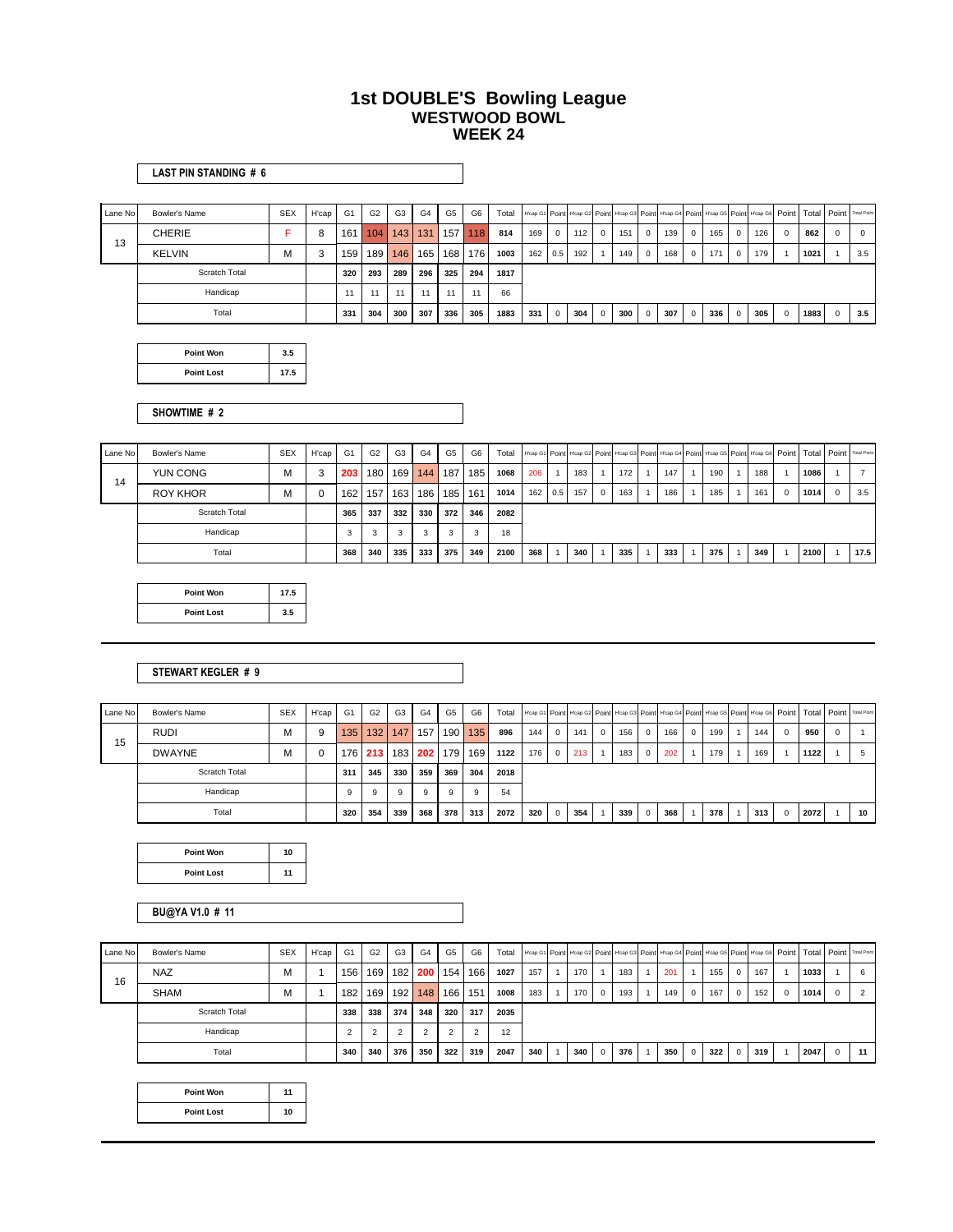| <b>Bowler</b><br>I/D | #1 X-KAKIS          | <b>Sex</b> | <b>NEW</b><br><b>HCP</b> | <b>WK 24</b><br><b>SCORES</b> | <b>Overall</b><br><b>Scratch</b><br><b>Total</b> | <b>WK 24</b><br><b>ADJUST</b> | <b>Overall</b><br><b>Total</b><br><b>Adjust</b> | <b>Overall</b><br><b>H'dcp</b><br><b>Score</b> | Gms         | Avg     |
|----------------------|---------------------|------------|--------------------------|-------------------------------|--------------------------------------------------|-------------------------------|-------------------------------------------------|------------------------------------------------|-------------|---------|
| 1.1                  | <b>KENNY GOH</b>    | M          | $\overline{2}$           |                               | 6285                                             |                               | 74                                              | 6359                                           | 36          | 177     |
| 1.2                  | <b>MIKE KOH</b>     | M          | $\mathbf 0$              |                               | 15954                                            |                               | 15                                              | 15969                                          | 84          | 190     |
| 1.3                  | <b>ALVIN TEO</b>    | M          | $5\phantom{a}$           |                               | 3037                                             |                               | 40                                              | 3077                                           | 18          | 171     |
| 1.4                  | <b>TAN WEI MING</b> | M          | $\mathbf 0$              | 1145                          | 10104                                            |                               | 12                                              | 10116                                          | 54          | 187     |
| 1.5                  | <b>JOEY LOW</b>     | M          | $\mathbf 0$              |                               | 3297                                             |                               | $\mathbf 0$                                     | 3297                                           | 18          | 183     |
| 1.6                  | <b>ZACH CHAN</b>    | M          | 11                       |                               | 3598                                             |                               | 188                                             | 3786                                           | 24          | 158     |
| 1.7                  | <b>MERVIN TAY</b>   | M          | $\overline{\mathbf{1}}$  | 1078                          | 6306                                             | 10                            | 73                                              | 6379                                           | 36          | 177     |
| 1.8                  | <b>ALVIN CHIA</b>   | M          | $\mathbf 0$              |                               | 3261                                             |                               | 25                                              | 3286                                           | 18          | 183     |
| 1.9                  |                     | M          | #DIV/0!                  |                               | $\mathbf 0$                                      |                               | $\mathbf 0$                                     | 0                                              | $\mathbf 0$ | #DIV/0! |
| 1.10                 |                     | M          | #DIV/0!                  |                               | $\mathbf 0$                                      |                               | $\mathbf 0$                                     | $\mathbf 0$                                    | $\mathbf 0$ | #DIV/0! |
| 1.11                 |                     | F.         | #DIV/0!                  |                               | $\mathbf 0$                                      |                               | $\mathbf 0$                                     | 0                                              | $\mathbf 0$ | #DIV/0! |
| 1.12                 |                     | F          | #DIV/0!                  |                               | $\mathbf 0$                                      |                               | $\pmb{0}$                                       | 0                                              | 0           | #DIV/0! |
| 1.13                 |                     | F          | #DIV/0!                  |                               | $\mathbf 0$                                      |                               | $\pmb{0}$                                       | $\mathbf 0$                                    | $\mathbf 0$ | #DIV/0! |
| 1.14                 |                     | F.         | #DIV/0!                  |                               | $\bf{0}$                                         |                               | $\mathbf 0$                                     | 0                                              | $\mathbf 0$ | #DIV/0! |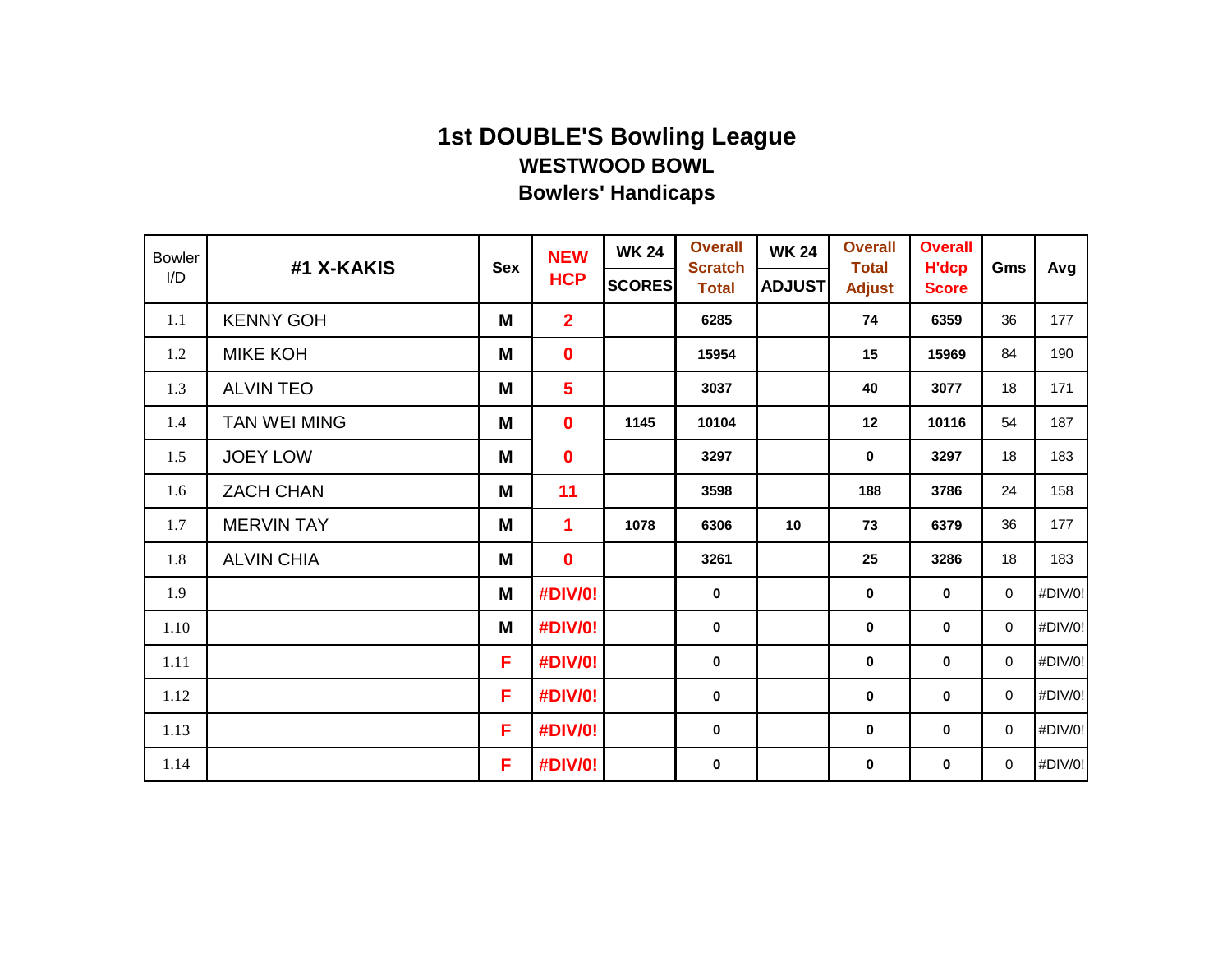| <b>Bowler</b><br>I/D | #2 SHOWTIME           | <b>Sex</b> | <b>NEW</b>     | <b>WK 24</b>  | <b>Overall</b><br><b>Scratch</b> | <b>WK 24</b>  | <b>Overall</b><br><b>Total</b> | <b>Overall</b><br><b>H'dcp</b> | Gms         | Avg     |
|----------------------|-----------------------|------------|----------------|---------------|----------------------------------|---------------|--------------------------------|--------------------------------|-------------|---------|
|                      |                       |            | <b>HCP</b>     | <b>SCORES</b> | <b>Total</b>                     | <b>ADJUST</b> | <b>Adjust</b>                  | <b>Score</b>                   |             |         |
| 2.1                  | <b>JOHN D KATON</b>   | M          | $\mathbf 0$    |               | 7021                             |               | $\mathbf 0$                    | 7021                           | 36          | 195     |
| 2.2                  | <b>BRANDON CHUA</b>   | M          | $\mathbf 0$    |               | 12833                            |               | 30                             | 12863                          | 66          | 195     |
| 2.3                  | <b>STEVEN KANG</b>    | M          | $\mathbf 0$    |               | 8764                             |               | 20                             | 8784                           | 48          | 183     |
| 2.4                  | <b>RAYMOND TAN</b>    | M          | $\mathbf 0$    |               | 4288                             |               | 42                             | 4330                           | 24          | 180     |
| 2.5                  | <b>YUN CONG</b>       | M          | $\overline{2}$ | 1068          | 5230                             | 6             | 44                             | 5274                           | 30          | 176     |
| 2.6                  | <b>CHAM SOON MENG</b> | M          | 1              |               | 2119                             |               | 6                              | 2125                           | 12          | 177     |
| 2.7                  | <b>THOMAS LEK</b>     | M          | $\mathbf 0$    |               | 2194                             |               | $\mathbf 0$                    | 2194                           | 12          | 183     |
| 2.8                  | <b>ROY KHOR</b>       | M          | $\mathbf 0$    | 1014          | 5517                             |               | 39                             | 5556                           | 30          | 185     |
| 2.9                  | <b>KEVIN LIM</b>      | M          | 11             |               | 1820                             |               | 88                             | 1908                           | 12          | 159     |
| 2.10                 | <b>RICK TAN</b>       | M          | $\mathbf 0$    |               | 3559                             |               | 6                              | 3565                           | 18          | 198     |
| 2.11                 |                       | F.         | #DIV/0!        |               | $\mathbf 0$                      |               | $\mathbf 0$                    | 0                              | $\mathbf 0$ | #DIV/0! |
| 2.1                  |                       | F          | #DIV/0!        |               | $\mathbf 0$                      |               | $\mathbf 0$                    | $\mathbf 0$                    | $\mathbf 0$ | #DIV/0! |
| 2.13                 |                       | F          | #DIV/0!        |               | $\mathbf 0$                      |               | $\pmb{0}$                      | $\mathbf 0$                    | $\mathbf 0$ | #DIV/0! |
| 2.14                 |                       | F.         | #DIV/0!        |               | $\mathbf 0$                      |               | $\mathbf 0$                    | 0                              | $\mathbf 0$ | #DIV/0! |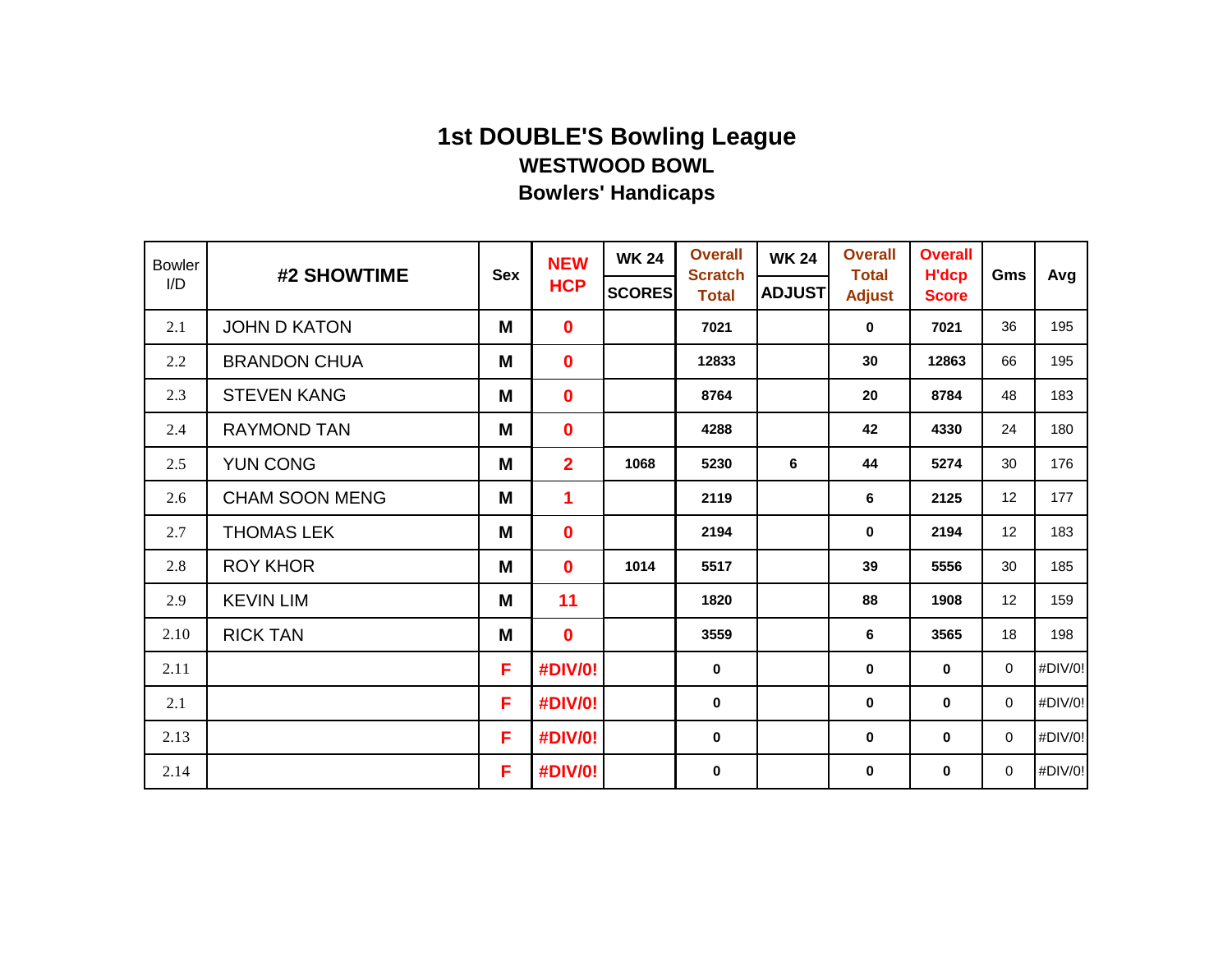| <b>Bowler</b> | #3 ISLAND BOWLER | <b>Sex</b> | <b>NEW</b>  | <b>WK 24</b>  | <b>Overall</b><br><b>Scratch</b> | <b>WK 24</b>  | <b>Overall</b><br><b>Total</b> | <b>Overall</b><br><b>H'dcp</b> | Gms         |         |
|---------------|------------------|------------|-------------|---------------|----------------------------------|---------------|--------------------------------|--------------------------------|-------------|---------|
| I/D           |                  |            | <b>HCP</b>  | <b>SCORES</b> | <b>Total</b>                     | <b>ADJUST</b> | <b>Adjust</b>                  | <b>Score</b>                   |             | Avg     |
| 3.1           | <b>CHAI</b>      | M          | $\mathbf 0$ |               | 8593                             |               | $\mathbf 0$                    | 8593                           | 42          | 205     |
| 3.2           | <b>OSMAN M</b>   | M          | $\mathbf 0$ | 1198          | 7781                             |               | $\mathbf 0$                    | 7781                           | 42          | 185     |
| 3.3           | <b>IRMAN</b>     | M          | $\mathbf 0$ | 1138          | 6808                             |               | 23                             | 6831                           | 36          | 190     |
| 3.4           | <b>MD SALEH</b>  | M          | $\mathbf 0$ |               | 13038                            |               | $\mathbf 0$                    | 13038                          | 66          | 198     |
| 3.5           | <b>SHAFIE</b>    | M          | $\mathbf 0$ |               | 14004                            |               | 32                             | 14036                          | 72          | 195     |
| 3.6           | <b>ED CHUA</b>   | M          | $\mathbf 0$ |               | 5611                             |               | 21                             | 5632                           | 30          | 188     |
| 3.7           |                  | M          | #DIV/0!     |               | $\mathbf 0$                      |               | $\mathbf 0$                    | $\mathbf 0$                    | $\mathbf 0$ | #DIV/0! |
| 3.8           |                  | M          | #DIV/0!     |               | $\bf{0}$                         |               | 0                              | 0                              | $\mathbf 0$ | #DIV/0! |
| 3.9           |                  | M          | #DIV/0!     |               | $\mathbf 0$                      |               | $\pmb{0}$                      | 0                              | $\mathbf 0$ | #DIV/0! |
| 3.10          |                  | M          | #DIV/0!     |               | $\mathbf 0$                      |               | $\mathbf 0$                    | $\mathbf 0$                    | $\mathbf 0$ | #DIV/0! |
| 3.11          |                  | F.         | #DIV/0!     |               | $\bf{0}$                         |               | $\mathbf 0$                    | $\mathbf 0$                    | $\mathbf 0$ | #DIV/0! |
| 3.12          |                  | F          | #DIV/0!     |               | $\mathbf 0$                      |               | $\pmb{0}$                      | 0                              | $\mathbf 0$ | #DIV/0! |
| 3.13          |                  | F          | #DIV/0!     |               | $\mathbf 0$                      |               | $\pmb{0}$                      | $\mathbf 0$                    | $\mathbf 0$ | #DIV/0! |
| 3.14          |                  | F.         | #DIV/0!     |               | $\mathbf 0$                      |               | $\mathbf 0$                    | 0                              | $\mathbf 0$ | #DIV/0! |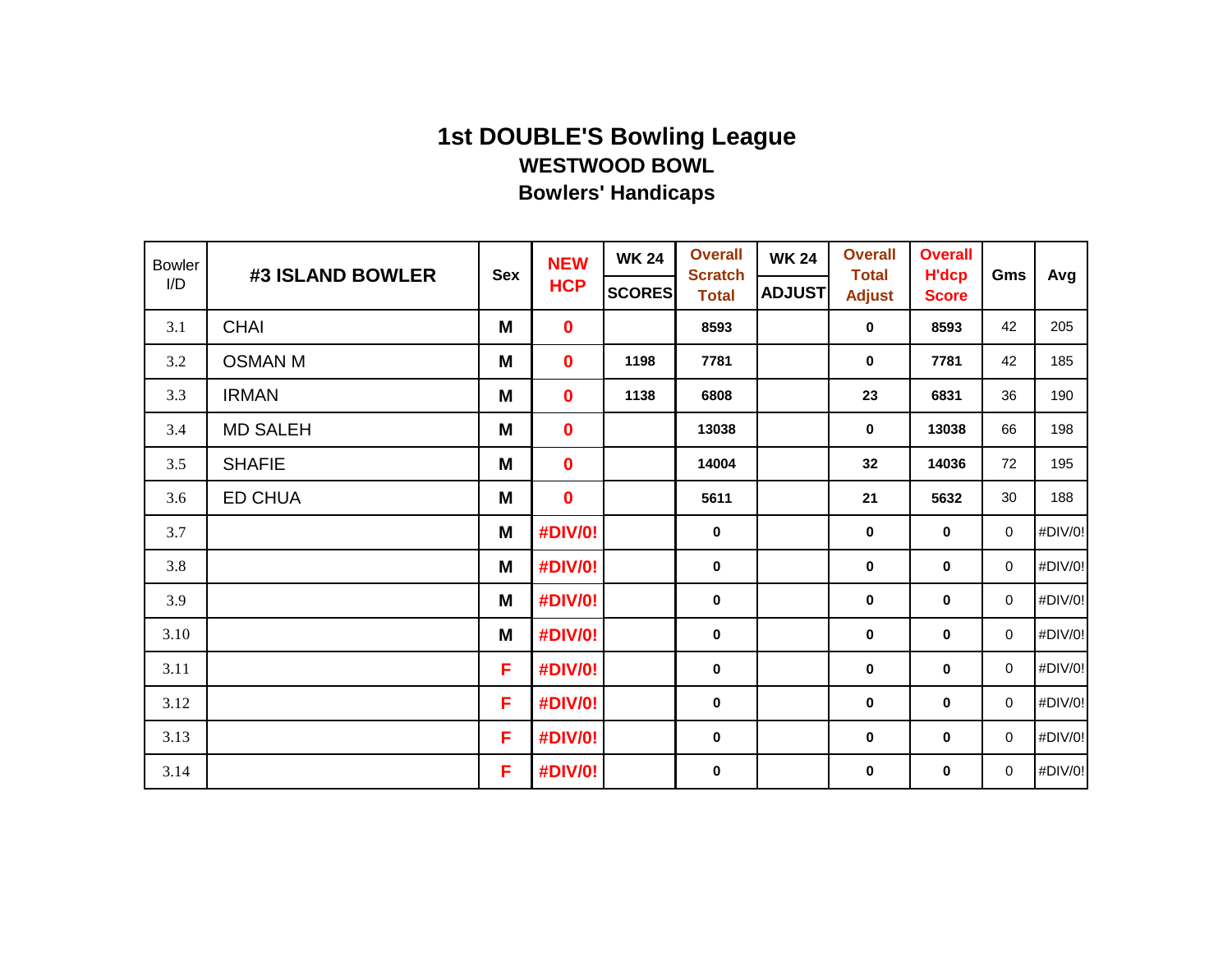| <b>Bowler</b><br>I/D | #4 LUCKY 10        | <b>Sex</b> | <b>NEW</b><br><b>HCP</b> | <b>WK 24</b><br><b>SCORES</b> | <b>Overall</b><br><b>Scratch</b> | <b>WK 24</b><br><b>ADJUST</b> | <b>Overall</b><br><b>Total</b> | <b>Overall</b><br><b>H'dcp</b> | Gms         | Avg     |
|----------------------|--------------------|------------|--------------------------|-------------------------------|----------------------------------|-------------------------------|--------------------------------|--------------------------------|-------------|---------|
|                      |                    |            |                          |                               | <b>Total</b>                     |                               | <b>Adjust</b>                  | <b>Score</b>                   |             |         |
| 4.1                  | <b>JOSEPH YOW</b>  | M          | $\overline{7}$           | 990                           | 9778                             | 5                             | 181                            | 9959                           | 60          | 166     |
| 4.2                  | <b>BERNARD SEE</b> | M          | $\mathbf 1$              |                               | 9503                             |                               | 98                             | 9601                           | 54          | 178     |
| 4.3                  | <b>RICKIE LEE</b>  | M          | $6\phantom{1}6$          |                               | 10940                            |                               | 145                            | 11085                          | 66          | 168     |
| 4.4                  | <b>ALEX WONG</b>   | M          | $\mathbf 1$              | 1222                          | 10680                            |                               | 56                             | 10736                          | 60          | 179     |
| 4.5                  | <b>HARRY KHOO</b>  | M          | 4                        |                               | 7198                             |                               | 61                             | 7259                           | 42          | 173     |
| 4.6                  | RAYMOND GOH        | M          | 9                        |                               | 962                              |                               | 12                             | 974                            | 6           | 162     |
| 4.7                  |                    | M          | #DIV/0!                  |                               | $\mathbf 0$                      |                               | $\mathbf 0$                    | 0                              | $\mathbf 0$ | #DIV/0! |
| 4.8                  |                    | M          | #DIV/0!                  |                               | $\mathbf 0$                      |                               | $\mathbf 0$                    | 0                              | $\mathbf 0$ | #DIV/0! |
| 4.9                  |                    | M          | #DIV/0!                  |                               | $\bf{0}$                         |                               | $\mathbf 0$                    | 0                              | 0           | #DIV/0! |
| 4.10                 |                    | M          | #DIV/0!                  |                               | $\mathbf 0$                      |                               | $\pmb{0}$                      | 0                              | $\mathbf 0$ | #DIV/0! |
| 4.11                 |                    | F.         | #DIV/0!                  |                               | $\mathbf 0$                      |                               | $\mathbf 0$                    | 0                              | $\mathbf 0$ | #DIV/0! |
| 4.12                 |                    | F          | #DIV/0!                  |                               | $\mathbf 0$                      |                               | $\pmb{0}$                      | 0                              | $\mathbf 0$ | #DIV/0! |
| 4.13                 |                    | F          | #DIV/0!                  |                               | $\mathbf 0$                      |                               | $\pmb{0}$                      | $\mathbf 0$                    | $\mathbf 0$ | #DIV/0! |
| 4.14                 |                    | F.         | #DIV/0!                  |                               | $\mathbf 0$                      |                               | $\mathbf 0$                    | 0                              | $\mathbf 0$ | #DIV/0! |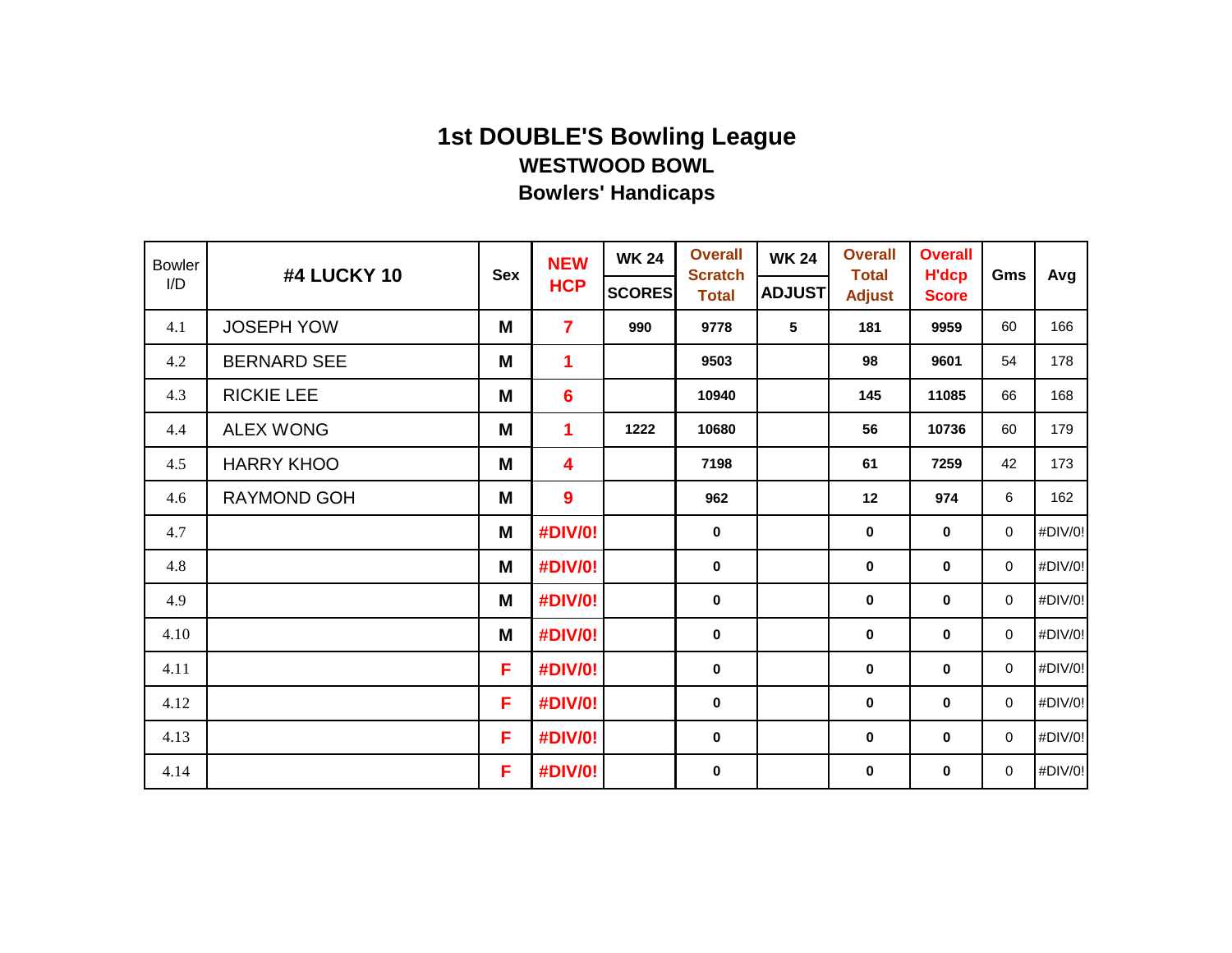| <b>Bowler</b> | #5 D TROUBLE     |            | <b>NEW</b>     | <b>WK 24</b>  | <b>Overall</b>                 | <b>WK 24</b>  | <b>Overall</b>                | <b>Overall</b>               |             |         |
|---------------|------------------|------------|----------------|---------------|--------------------------------|---------------|-------------------------------|------------------------------|-------------|---------|
| I/D           |                  | <b>Sex</b> | <b>HCP</b>     | <b>SCORES</b> | <b>Scratch</b><br><b>Total</b> | <b>ADJUST</b> | <b>Total</b><br><b>Adjust</b> | <b>H'dcp</b><br><b>Score</b> | Gms         | Avg     |
| 5.1           | <b>MD NIZAM</b>  | M          | $\mathbf 0$    | 1094          | 14207                          |               | 57                            | 14264                        | 78          | 183     |
| 5.2           | <b>OSMAN TIK</b> | M          | $\mathbf 0$    | 1237          | 26158                          |               | 13                            | 26171                        | 132         | 198     |
| 5.3           | <b>SAMARI</b>    | M          | $\mathbf 1$    |               | 4210                           |               | 65                            | 4275                         | 24          | 178     |
| 5.4           | <b>WAI QUAN</b>  | M          | $\mathbf 0$    |               | 2404                           |               | $\bf{0}$                      | 2404                         | 12          | 200     |
| 5.5           | <b>ZAHARI</b>    | M          | $\mathbf 0$    |               | 7766                           |               | 74                            | 7840                         | 42          | 187     |
| 5.6           |                  | M          | #DIV/0!        |               | $\mathbf 0$                    |               | $\bf{0}$                      | $\mathbf 0$                  | $\mathbf 0$ | #DIV/0! |
| 5.7           |                  | M          | <b>#DIV/0!</b> |               | $\mathbf 0$                    |               | 0                             | $\mathbf 0$                  | 0           | #DIV/0! |
| 5.8           |                  | M          | #DIV/0!        |               | $\bf{0}$                       |               | 0                             | 0                            | $\mathbf 0$ | #DIV/0! |
| 5.9           |                  | M          | #DIV/0!        |               | $\mathbf 0$                    |               | 0                             | 0                            | $\mathbf 0$ | #DIV/0! |
| 5.10          |                  | M          | <b>#DIV/0!</b> |               | $\mathbf 0$                    |               | 0                             | $\mathbf 0$                  | $\mathbf 0$ | #DIV/0! |
| 5.11          |                  | F          | #DIV/0!        |               | $\bf{0}$                       |               | 0                             | 0                            | $\mathbf 0$ | #DIV/0! |
| 5.12          |                  | F          | #DIV/0!        |               | $\mathbf 0$                    |               | 0                             | 0                            | $\mathbf 0$ | #DIV/0! |
| 5.13          |                  | F          | <b>#DIV/0!</b> |               | $\mathbf 0$                    |               | 0                             | 0                            | $\mathbf 0$ | #DIV/0! |
| 5.14          |                  | F          | #DIV/0!        |               | $\mathbf 0$                    |               | 0                             | 0                            | $\mathbf 0$ | #DIV/0! |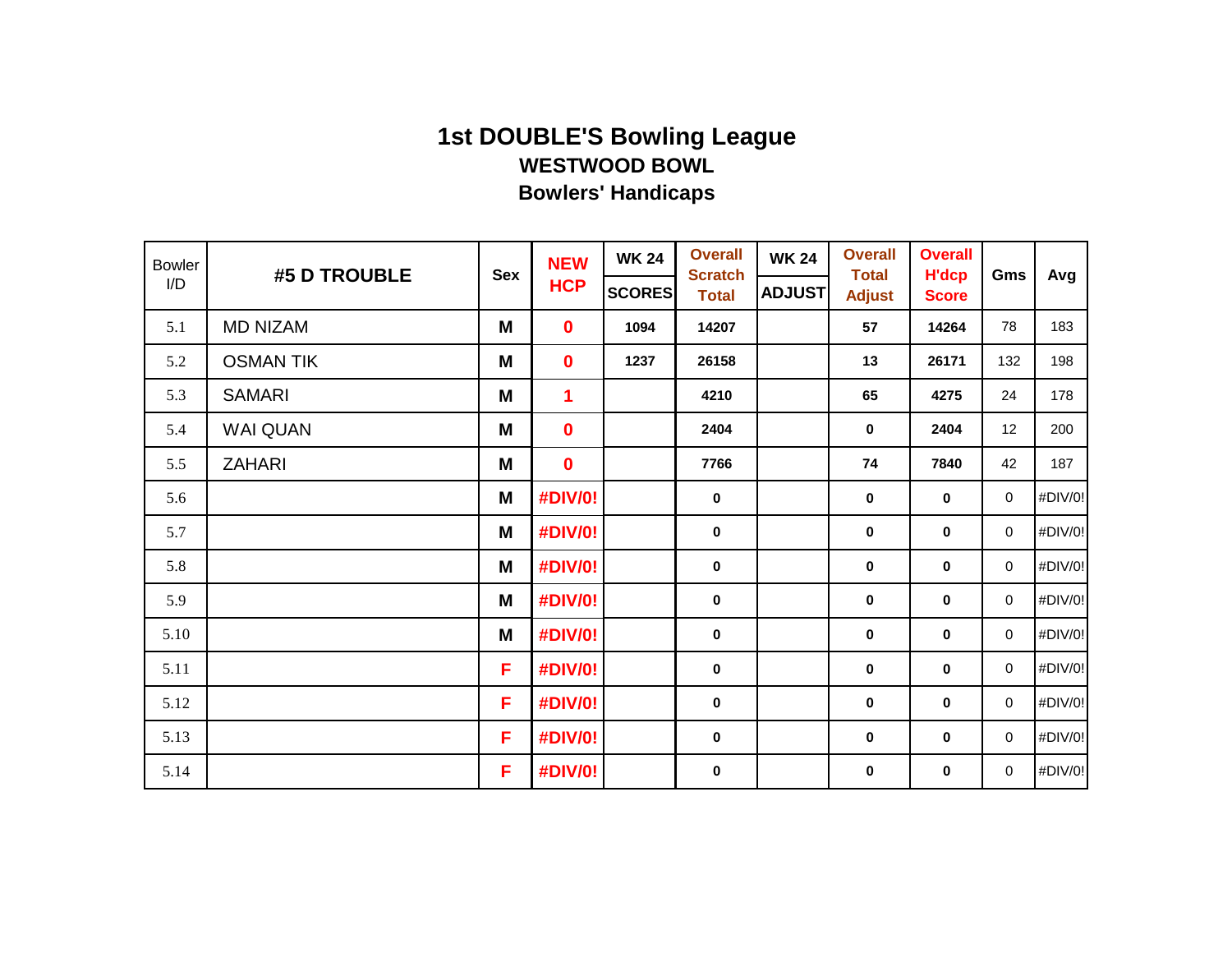| <b>Bowler</b><br>I/D | #6 LAST PIN STANDING | <b>Sex</b> | <b>NEW</b><br><b>HCP</b> | <b>WK 24</b><br><b>SCORES</b> | <b>Overall</b><br><b>Scratch</b><br><b>Total</b> | <b>WK 24</b><br><b>ADJUST</b> | <b>Overall</b><br><b>Total</b><br><b>Adjust</b> | <b>Overall</b><br><b>H'dcp</b><br><b>Score</b> | Gms         | Avg     |
|----------------------|----------------------|------------|--------------------------|-------------------------------|--------------------------------------------------|-------------------------------|-------------------------------------------------|------------------------------------------------|-------------|---------|
| 6.1                  | <b>WILLIAM TAY</b>   | M          | $\mathbf{3}$             |                               | 8322                                             |                               | 70                                              | 8392                                           | 48          | 175     |
| 6.2                  | <b>APPLE</b>         | M          | $5\phantom{a}$           |                               | 6983                                             |                               | 148                                             | 7131                                           | 42          | 170     |
| 6.3                  | <b>SHAKIR</b>        | M          | 10                       |                               | 2733                                             |                               | 156                                             | 2889                                           | 18          | 161     |
| 6.4                  | <b>RIDHUAN</b>       | M          | $\overline{\mathbf{4}}$  |                               | 6078                                             |                               | 111                                             | 6189                                           | 36          | 172     |
| 6.5                  | AIM                  | M          | $\overline{7}$           |                               | 1875                                             |                               | 125                                             | 2000                                           | 12          | 167     |
| 6.6                  | <b>KELVIN</b>        | M          | 4                        | 1003                          | 3085                                             | 4                             | 20                                              | 3105                                           | 18          | 173     |
| 6.7                  | <b>KAI MEGA</b>      | M          | 8                        |                               | 2855                                             |                               | 98                                              | 2953                                           | 18          | 164     |
| 6.8                  | <b>HELMEE</b>        | M          | 11                       |                               | 1832                                             |                               | 69                                              | 1901                                           | 12          | 158     |
| 6.9                  |                      | M          | #DIV/0!                  |                               | 0                                                |                               | 0                                               | $\mathbf 0$                                    | $\mathbf 0$ | #DIV/0! |
| 6.10                 |                      | M          | #DIV/0!                  |                               | $\bf{0}$                                         |                               | 0                                               | $\bf{0}$                                       | 0           | #DIV/0! |
| 6.11                 | <b>AURORA</b>        | F          | 8                        |                               | 11757                                            |                               | 63                                              | 11820                                          | 72          | 164     |
| 6.12                 | <b>CHERIE NG</b>     | F          | 13                       | 814                           | 1800                                             | 38                            | 38                                              | 1838                                           | 12          | 153     |
| 6.13                 |                      | F          | #DIV/0!                  |                               | $\bf{0}$                                         |                               | $\mathbf 0$                                     | $\bf{0}$                                       | 0           | #DIV/0! |
| 6.14                 |                      | F          | #DIV/0!                  |                               | $\bf{0}$                                         |                               | 0                                               | $\mathbf 0$                                    | $\mathbf 0$ | #DIV/0! |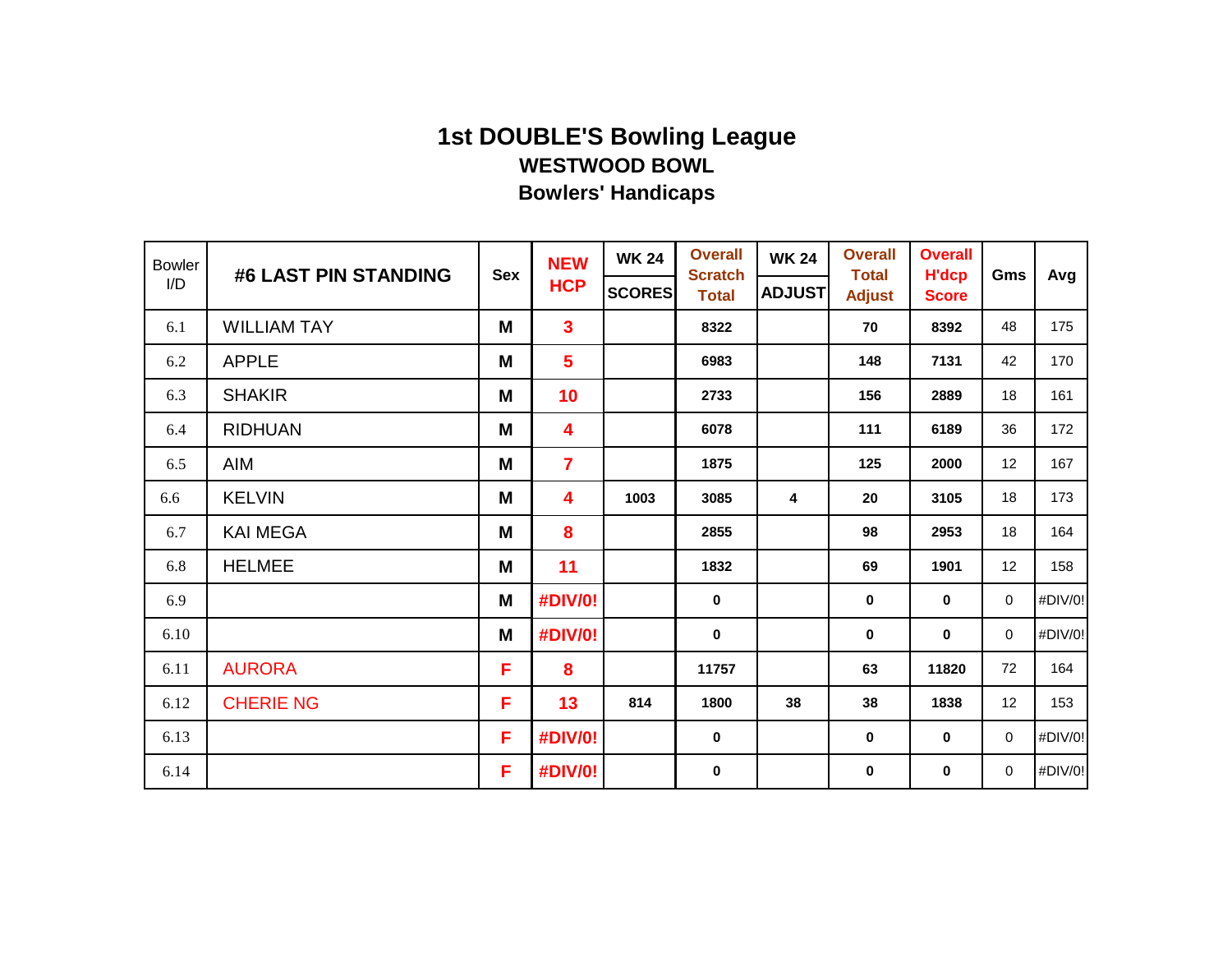| <b>Bowler</b> | #7 BOLEH AJA  | <b>Sex</b> | <b>NEW</b>       | <b>WK 24</b>  | <b>Overall</b><br><b>Scratch</b> | <b>WK 24</b>  | <b>Overall</b><br><b>Total</b> | <b>Overall</b><br><b>H'dcp</b> | Gms         | Avg     |
|---------------|---------------|------------|------------------|---------------|----------------------------------|---------------|--------------------------------|--------------------------------|-------------|---------|
| I/D           |               |            | <b>HCP</b>       | <b>SCORES</b> | <b>Total</b>                     | <b>ADJUST</b> | <b>Adjust</b>                  | <b>Score</b>                   |             |         |
| 7.1           | <b>DATOK</b>  | M          | $5\phantom{a}$   |               | 2009                             |               | 28                             | 2037                           | 12          | 170     |
| 7.2           | <b>YUSLAN</b> | M          | $\mathbf{3}$     |               | 15633                            |               | 91                             | 15724                          | 90          | 175     |
| 7.3           | <b>IZZAN</b>  | M          | $6\phantom{1}6$  |               | 6914                             |               | 151                            | 7065                           | 42          | 168     |
| 7.4           | <b>HAMZAH</b> | M          | $\boldsymbol{9}$ | 989           | 5655                             | 19            | 176                            | 5831                           | 36          | 162     |
| 7.5           | <b>BULLET</b> | M          | 10               |               | 4666                             |               | 150                            | 4816                           | 30          | 161     |
| 7.6           | <b>GHANI</b>  | M          | 9                | 980           | 5668                             | $\mathbf{2}$  | 198                            | 5866                           | 36          | 163     |
| 7.7           | <b>SUBIR</b>  | M          | $\boldsymbol{9}$ |               | 2841                             |               | 81                             | 2922                           | 18          | 162     |
| 7.8           |               | M          | #DIV/0!          |               | $\mathbf 0$                      |               | $\mathbf 0$                    | $\mathbf 0$                    | $\mathbf 0$ | #DIV/0! |
| 7.9           |               | M          | #DIV/0!          |               | $\pmb{0}$                        |               | 0                              | $\bf{0}$                       | $\mathbf 0$ | #DIV/0! |
| 7.10          |               | M          | #DIV/0!          |               | $\pmb{0}$                        |               | $\pmb{0}$                      | $\mathbf 0$                    | 0           | #DIV/0! |
| 7.11          | <b>DATIN</b>  | F          | 11               |               | 953                              |               | 0                              | 953                            | 6           | 159     |
| 7.12          | <b>LIANA</b>  | F          | 13               |               | 2772                             |               | 5                              | 2777                           | 18          | 154     |
| 7.13          |               | F.         | #DIV/0!          |               | $\mathbf 0$                      |               | $\pmb{0}$                      | $\mathbf 0$                    | 0           | #DIV/0! |
| 7.14          |               | F.         | #DIV/0!          |               | $\bf{0}$                         |               | 0                              | $\bf{0}$                       | 0           | #DIV/0! |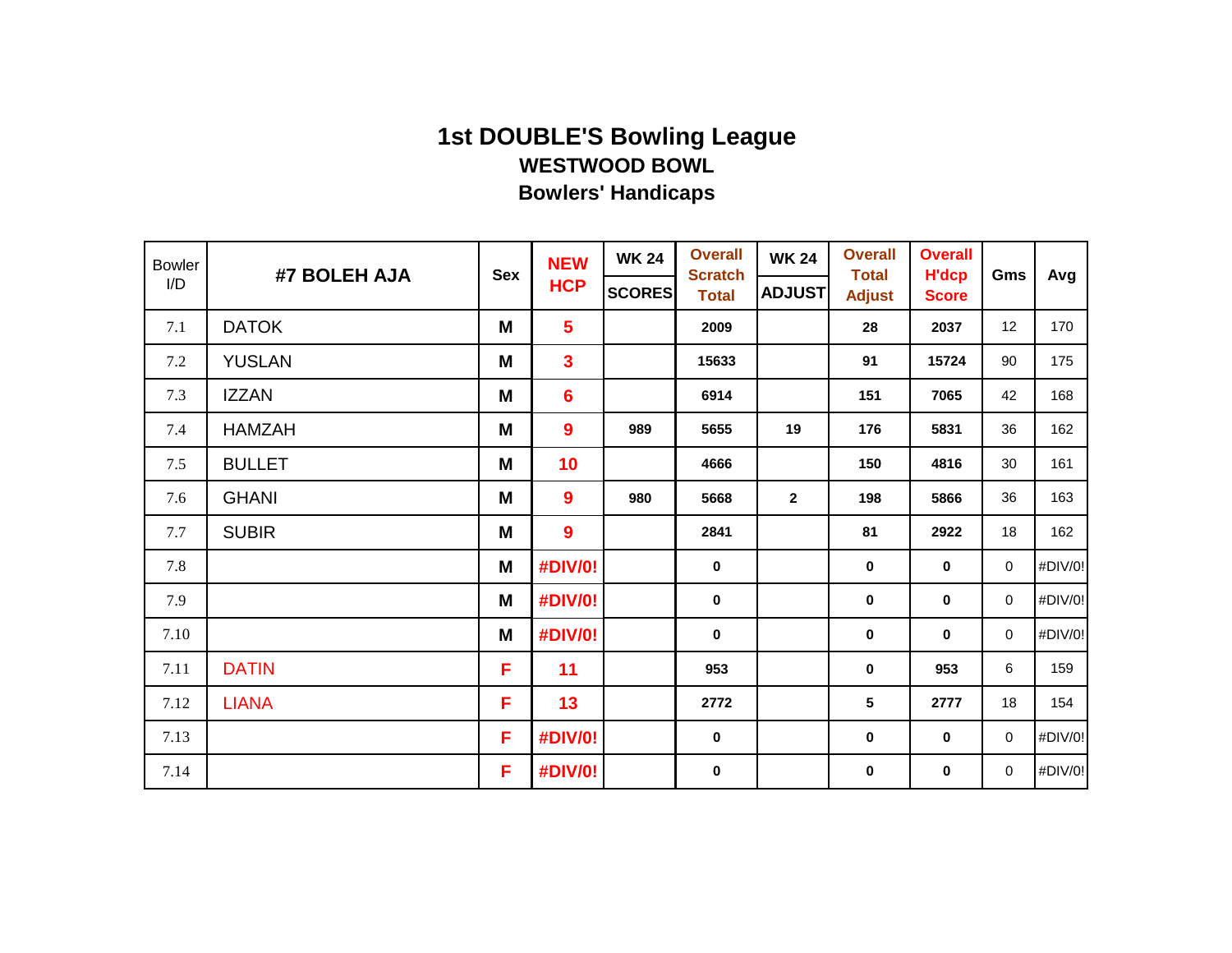| <b>Bowler</b> | #8 POWER BOOMZ | <b>Sex</b> | <b>NEW</b>      | <b>WK 24</b>  | <b>Overall</b><br><b>Scratch</b> | <b>WK 24</b>  | <b>Overall</b><br><b>Total</b> | <b>Overall</b><br><b>H'dcp</b> | Gms         | Avg     |
|---------------|----------------|------------|-----------------|---------------|----------------------------------|---------------|--------------------------------|--------------------------------|-------------|---------|
| I/D           |                |            | <b>HCP</b>      | <b>SCORES</b> | <b>Total</b>                     | <b>ADJUST</b> | <b>Adjust</b>                  | <b>Score</b>                   |             |         |
| 8.1           | <b>ASRIN</b>   | M          | $\overline{7}$  |               | 4712                             |               | 243                            | 4955                           | 30          | 165     |
| 8.2           | <b>FAIZAL</b>  | M          | $5\phantom{a}$  |               | 5952                             |               | 163                            | 6115                           | 36          | 170     |
| 8.3           | ARIE           | M          | 10              |               | 5366                             |               | 366                            | 5732                           | 36          | 159     |
| 8.4           | AM             | M          | $\mathbf 0$     |               | 4264                             |               | 45                             | 4309                           | 24          | 180     |
| 8.5           | <b>HARIF A</b> | M          | $\overline{2}$  |               | 6299                             |               | 38                             | 6337                           | 36          | 176     |
| 8.6           | SAM            | M          | 8               | 876           | 4649                             | 62            | 255                            | 4904                           | 30          | 163     |
| 8.7           | <b>RD</b>      | M          | 10 <sub>1</sub> |               | 3646                             |               | 196                            | 3842                           | 24          | 160     |
| 8.8           | <b>ROZAI</b>   | M          | $\mathbf 0$     |               | 4532                             |               | $\mathbf 0$                    | 4532                           | 24          | 189     |
| 8.9           | <b>ROZANI</b>  | M          | 9               | 886           | 3691                             | 59            | 219                            | 3910                           | 24          | 163     |
| 8.10          |                | M          | #DIV/0!         |               | $\mathbf 0$                      |               | $\mathbf 0$                    | $\mathbf 0$                    | $\mathbf 0$ | #DIV/0! |
| 8.11          | J J            | F          | 13              |               | 3685                             |               | 32                             | 3717                           | 24          | 155     |
| 8.12          |                | F          | #DIV/0!         |               | $\bf{0}$                         |               | 0                              | 0                              | $\mathbf 0$ | #DIV/0! |
| 8.13          |                | F.         | #DIV/0!         |               | $\mathbf 0$                      |               | $\pmb{0}$                      | $\pmb{0}$                      | $\mathbf 0$ | #DIV/0! |
| 8.14          |                | F.         | #DIV/0!         |               | $\pmb{0}$                        |               | $\pmb{0}$                      | 0                              | $\mathbf 0$ | #DIV/0! |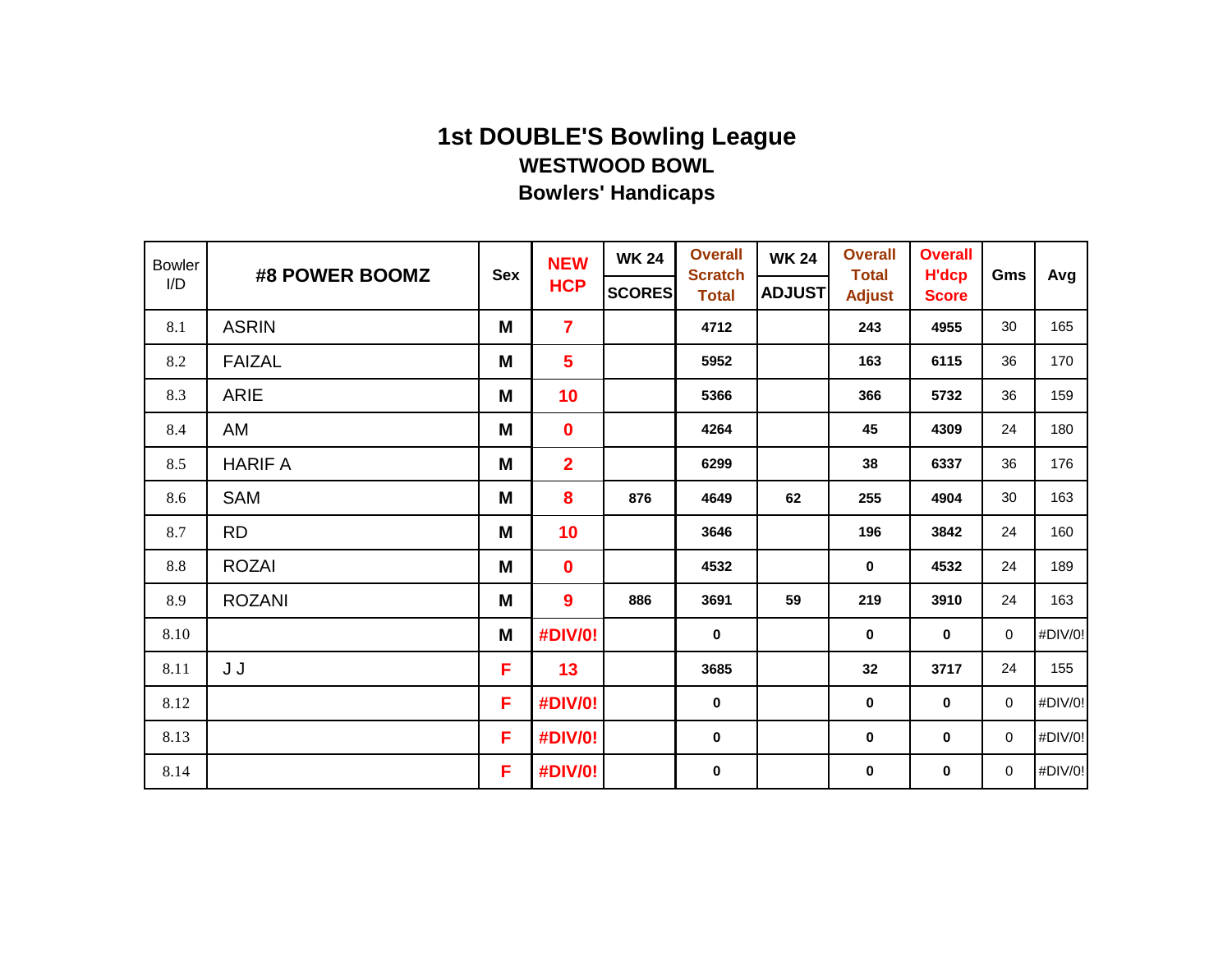| <b>Bowler</b> | #9 STEWART KEGLER     | <b>Sex</b> | <b>NEW</b>     | <b>WK 24</b>  | <b>Overall</b><br><b>Scratch</b> | <b>WK 24</b>  | <b>Overall</b><br><b>Total</b> | <b>Overall</b><br><b>H'dcp</b> | Gms         | Avg     |
|---------------|-----------------------|------------|----------------|---------------|----------------------------------|---------------|--------------------------------|--------------------------------|-------------|---------|
| I/D           |                       |            | <b>HCP</b>     | <b>SCORES</b> | <b>Total</b>                     | <b>ADJUST</b> | <b>Adjust</b>                  | <b>Score</b>                   |             |         |
| 9.1           | <b>DWAYNE KOO</b>     | M          | $\mathbf 0$    | 1122          | 11645                            |               | 5                              | 11650                          | 60          | 194     |
| 9.2           | <b>HASRI</b>          | M          | $\mathbf 1$    |               | 6364                             |               | 40                             | 6404                           | 36          | 178     |
| 9.3           | JAMES LEONG CHEE WENG | M          | $\mathbf 0$    |               | 3254                             |               | $\overline{7}$                 | 3261                           | 18          | 181     |
| 9.4           | <b>DARREN LIM</b>     | M          | 4              |               | 2052                             |               | 16                             | 2068                           | 12          | 172     |
| 9.5           | <b>RUDI RIDHA</b>     | M          | 10             | 896           | 1850                             | 51            | 75                             | 1925                           | 12          | 160     |
| 9.6           | <b>RAVIN</b>          | M          | $\mathbf 0$    |               | 5905                             |               | $\mathbf{1}$                   | 5906                           | 30          | 197     |
| 9.7           | <b>PRAKASH</b>        | M          | $\mathbf 0$    |               | 4384                             |               | 30                             | 4414                           | 24          | 184     |
| 9.8           | <b>TULASI</b>         | M          | $\overline{7}$ |               | 1954                             |               | 31                             | 1985                           | 12          | 165     |
| 9.9           |                       | M          | #DIV/0!        |               | $\mathbf 0$                      |               | $\mathbf 0$                    | $\mathbf 0$                    | $\mathbf 0$ | #DIV/0! |
| 9.10          |                       | M          | #DIV/0!        |               | $\mathbf 0$                      |               | $\pmb{0}$                      | 0                              | $\mathbf 0$ | #DIV/0! |
| 9.11          | <b>ANG SHERREN</b>    | F          | 13             |               | 2783                             |               | $\overline{7}$                 | 2790                           | 18          | 155     |
| 9.12          | <b>NAISAH (NESS)</b>  | F          | 1              |               | 7486                             |               | $\mathbf 0$                    | 7486                           | 42          | 178     |
| 9.13          | <b>WONG TZER MIN</b>  | F          | 1              |               | 3216                             |               | $\pmb{0}$                      | 3216                           | 18          | 179     |
| 9.14          | <b>IRMA WONG</b>      | F          | 10             |               | 953                              |               | 10                             | 963                            | 6           | 161     |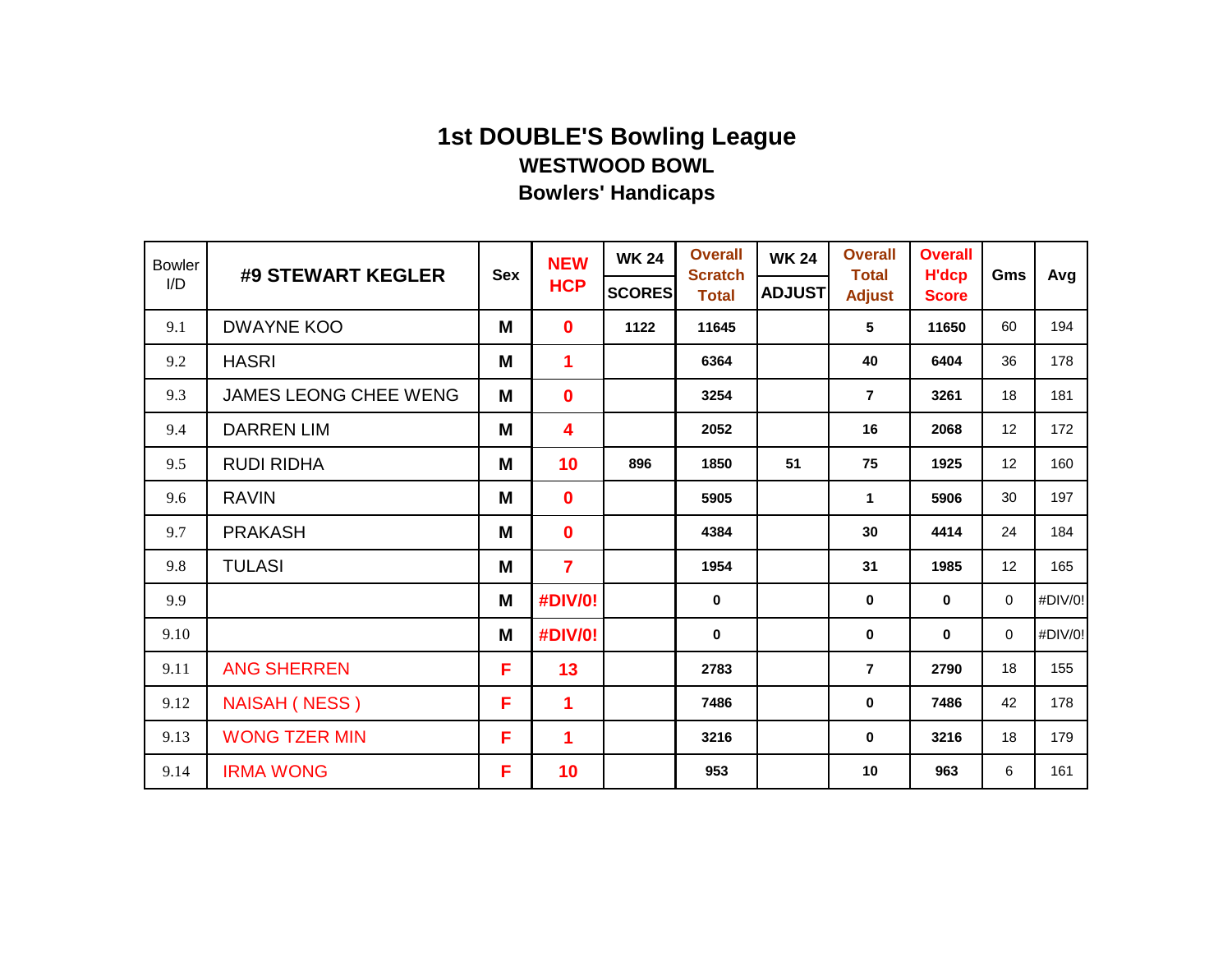| <b>Bowler</b> | #10 AXIS            | <b>Sex</b> | <b>NEW</b>      | <b>WK 24</b>  | <b>Overall</b><br><b>Scratch</b> | <b>WK 24</b>  | <b>Overall</b><br><b>Total</b> | <b>Overall</b><br><b>H'dcp</b> | Gms         | Avg     |
|---------------|---------------------|------------|-----------------|---------------|----------------------------------|---------------|--------------------------------|--------------------------------|-------------|---------|
| I/D           |                     |            | <b>HCP</b>      | <b>SCORES</b> | <b>Total</b>                     | <b>ADJUST</b> | <b>Adjust</b>                  | <b>Score</b>                   |             |         |
| 10.1          | <b>RADIN</b>        | M          | $\overline{7}$  |               | 2904                             |               | 77                             | 2981                           | 18          | 166     |
| 10.2          | <b>AZMI</b>         | M          | $6\phantom{1}6$ |               | 1980                             |               | 36                             | 2016                           | 12          | 168     |
| 10.3          | <b>KAMARULZ</b>     | M          | $5\phantom{a}$  |               | 2970                             |               | 85                             | 3055                           | 18          | 170     |
| 10.4          | <b>HAZLY</b>        | M          | $\mathbf 0$     | 1201          | 8465                             |               | 3                              | 8468                           | 42          | 202     |
| 10.5          | <b>HAMZAH ULONG</b> | M          | $\mathbf 0$     |               | 18483                            |               | 19                             | 18502                          | 90          | 206     |
| 10.6          | <b>AKIM</b>         | M          | $5\phantom{a}$  |               | 983                              |               | 39                             | 1022                           | $\,6\,$     | 170     |
| 10.7          | <b>RAHIM LION</b>   | M          | $\mathbf 0$     | 1217          | 10256                            |               | 18                             | 10274                          | 54          | 190     |
| 10.8          | <b>SAM</b>          | M          | $5\phantom{a}$  |               | 2996                             |               | 55                             | 3051                           | 18          | 170     |
| 10.9          |                     | M          | #DIV/0!         |               | $\bf{0}$                         |               | $\pmb{0}$                      | 0                              | $\mathbf 0$ | #DIV/0! |
| 10.10         |                     | M          | #DIV/0!         |               | $\mathbf 0$                      |               | $\pmb{0}$                      | 0                              | $\mathbf 0$ | #DIV/0! |
| 10.11         | <b>AZY FU</b>       | F          | 4               |               | 2067                             |               | $\pmb{0}$                      | 2067                           | 12          | 172     |
| 10.12         | <b>FIZAH</b>        | F          | $5\phantom{a}$  |               | 3071                             |               | 0                              | 3071                           | 18          | 171     |
| 10.13         |                     | F          | #DIV/0!         |               | $\mathbf 0$                      |               | $\pmb{0}$                      | $\pmb{0}$                      | $\mathbf 0$ | #DIV/0! |
| 10.14         |                     | F          | #DIV/0!         |               | $\mathbf 0$                      |               | $\pmb{0}$                      | 0                              | $\mathbf 0$ | #DIV/0! |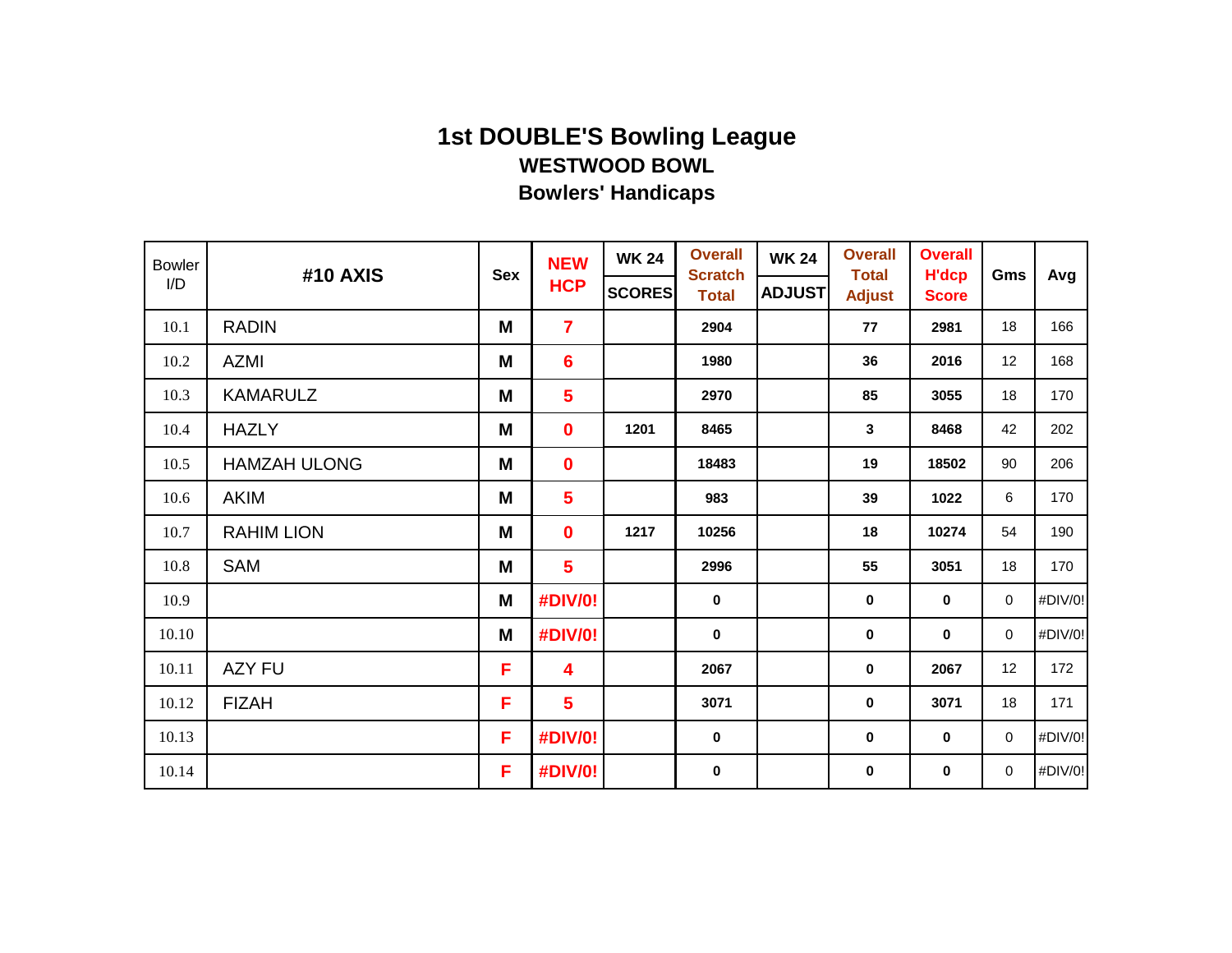| <b>Bowler</b> | #11 BU@YA V1.0 | <b>Sex</b> | <b>NEW</b>              | <b>WK 24</b>  | <b>Overall</b><br><b>Scratch</b> | <b>WK 24</b>   | <b>Overall</b><br><b>Total</b> | <b>Overall</b><br><b>H'dcp</b> | Gms         | Avg     |
|---------------|----------------|------------|-------------------------|---------------|----------------------------------|----------------|--------------------------------|--------------------------------|-------------|---------|
| I/D           |                |            | <b>HCP</b>              | <b>SCORES</b> | <b>Total</b>                     | <b>ADJUST</b>  | <b>Adjust</b>                  | <b>Score</b>                   |             |         |
| 11.1          | <b>KARIM</b>   | M          | 8                       |               | 7469                             |                | 377                            | 7846                           | 48          | 163     |
| 11.2          | <b>NAZ</b>     | M          | $\mathbf 1$             | 1027          | 6330                             |                | 57                             | 6387                           | 36          | 177     |
| 11.3          | <b>ANDRI</b>   | M          | 12                      |               | 4296                             |                | 363                            | 4659                           | 30          | 155     |
| 11.4          | <b>FIRDAUS</b> | M          | $\overline{\mathbf{3}}$ |               | 9289                             |                | 69                             | 9358                           | 54          | 173     |
| 11.5          | <b>SHAM</b>    | M          | $\overline{\mathbf{1}}$ | 1008          | 9555                             | $\overline{2}$ | 45                             | 9600                           | 54          | 178     |
| 11.6          | <b>OMAR</b>    | M          | $5\phantom{a}$          |               | 10918                            |                | 245                            | 11163                          | 66          | 169     |
| 11.7          |                | M          | #DIV/0!                 |               | $\mathbf 0$                      |                | $\pmb{0}$                      | $\pmb{0}$                      | $\mathbf 0$ | #DIV/0! |
| 11.8          |                | M          | #DIV/0!                 |               | $\mathbf 0$                      |                | $\pmb{0}$                      | $\mathbf 0$                    | $\mathbf 0$ | #DIV/0! |
| 11.9          |                | M          | #DIV/0!                 |               | $\mathbf 0$                      |                | $\pmb{0}$                      | 0                              | $\mathbf 0$ | #DIV/0! |
| 11.10         |                | M          | #DIV/0!                 |               | $\mathbf 0$                      |                | $\pmb{0}$                      | 0                              | $\mathbf 0$ | #DIV/0! |
| 11.11         |                | F          | #DIV/0!                 |               | $\pmb{0}$                        |                | $\pmb{0}$                      | 0                              | $\mathbf 0$ | #DIV/0! |
| 11.12         |                | F          | #DIV/0!                 |               | $\mathbf 0$                      |                | $\pmb{0}$                      | 0                              | $\mathbf 0$ | #DIV/0! |
| 11.13         |                | F          | #DIV/0!                 |               | $\mathbf 0$                      |                | $\pmb{0}$                      | 0                              | $\mathbf 0$ | #DIV/0! |
| 11.14         |                | F          | #DIV/0!                 |               | $\pmb{0}$                        |                | $\pmb{0}$                      | 0                              | $\mathbf 0$ | #DIV/0! |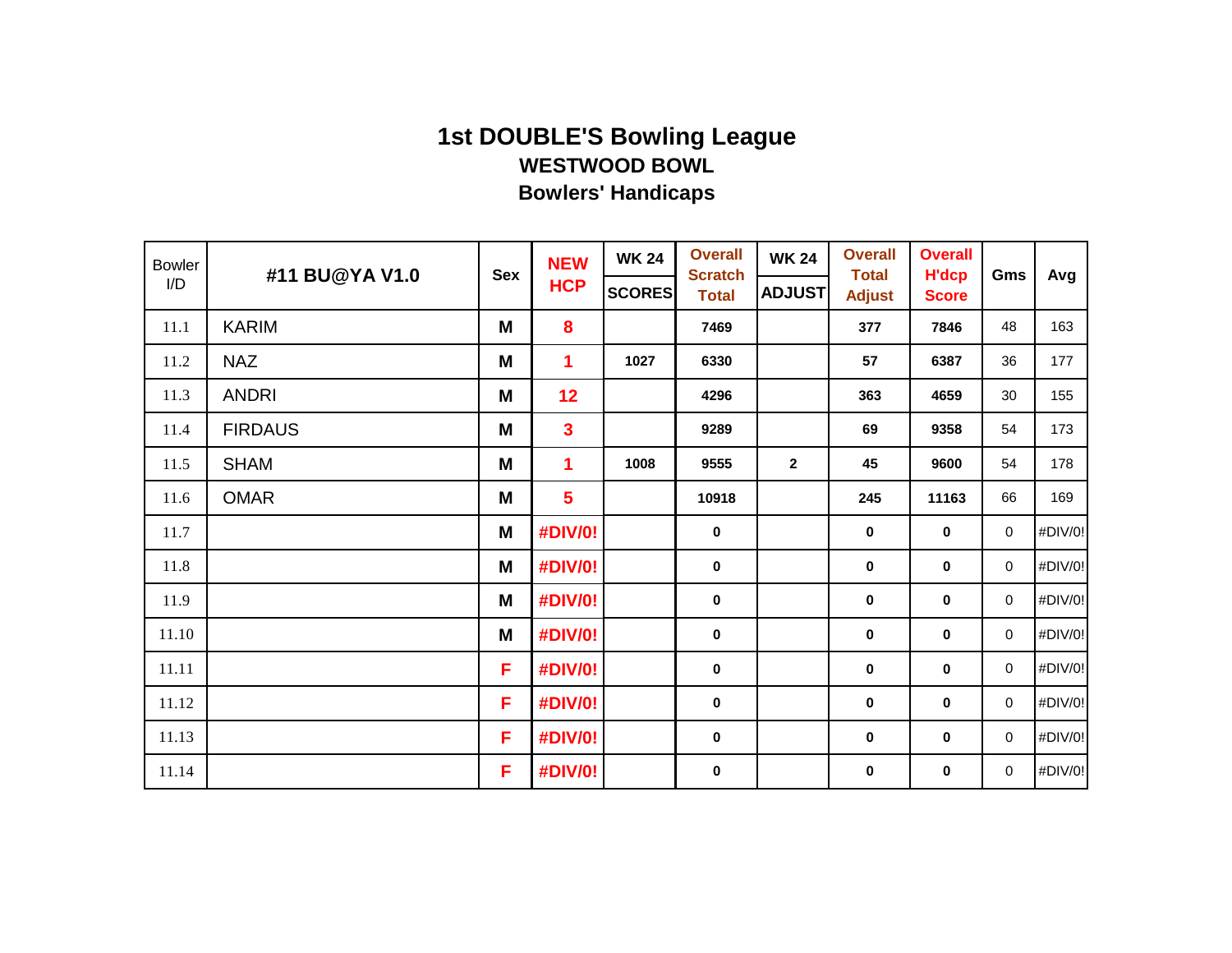| <b>Bowler</b> | #12 BU@YA V2.0       | <b>Sex</b> | <b>NEW</b>              | <b>WK 24</b>  | <b>Overall</b><br><b>Scratch</b> | <b>WK 24</b>  | <b>Overall</b><br><b>Total</b> | <b>Overall</b><br><b>H'dcp</b> | Gms         | Avg     |
|---------------|----------------------|------------|-------------------------|---------------|----------------------------------|---------------|--------------------------------|--------------------------------|-------------|---------|
| I/D           |                      |            | <b>HCP</b>              | <b>SCORES</b> | <b>Total</b>                     | <b>ADJUST</b> | <b>Adjust</b>                  | <b>Score</b>                   |             |         |
| 12.1          | <b>MANSOR</b>        | M          | $\mathbf{0}$            | 1049          | 13168                            | 22            | 72                             | 13240                          | 72          | 184     |
| 12.2          | <b>MAD</b>           | M          | $\mathbf 0$             |               | 8887                             |               | 91                             | 8978                           | 48          | 187     |
| 12.3          | <b>FIRDAUS RAHIM</b> | M          | $\overline{\mathbf{4}}$ |               | 11169                            |               | 197                            | 11366                          | 66          | 172     |
| 12.4          | <b>GAFU</b>          | M          | $\mathbf{3}$            | 1087          | 7241                             |               | 104                            | 7345                           | 42          | 175     |
| 12.5          | <b>MUSHA</b>         | M          | $\mathbf{3}$            |               | 4002                             |               | 175                            | 4177                           | 24          | 174     |
| 12.6          | <b>JOE</b>           | M          | $5\phantom{1}$          |               | 4022                             |               | 55                             | 4077                           | 24          | 170     |
| 12.7          | <b>EIN</b>           | M          | $\mathbf 0$             |               | 2138                             |               | 67                             | 2205                           | 12          | 184     |
| 12.8          |                      | M          | #DIV/0!                 |               | $\mathbf 0$                      |               | $\pmb{0}$                      | 0                              | $\mathbf 0$ | #DIV/0! |
| 12.9          |                      | M          | #DIV/0!                 |               | $\bf{0}$                         |               | 0                              | $\mathbf 0$                    | 0           | #DIV/0! |
| 12.10         |                      | M          | <b>#DIV/0!</b>          |               | $\bf{0}$                         |               | 0                              | $\mathbf 0$                    | $\mathbf 0$ | #DIV/0! |
| 12.11         |                      | F          | #DIV/0!                 |               | $\mathbf 0$                      |               | 0                              | 0                              | $\mathbf 0$ | #DIV/0! |
| 12.12         |                      | F.         | #DIV/0!                 |               | $\mathbf 0$                      |               | 0                              | 0                              | $\mathbf 0$ | #DIV/0! |
| 12.13         |                      | F.         | <b>#DIV/0!</b>          |               | $\mathbf 0$                      |               | 0                              | 0                              | $\mathbf 0$ | #DIV/0! |
| 12.14         |                      | F          | #DIV/0!                 |               | $\pmb{0}$                        |               | 0                              | 0                              | $\mathbf 0$ | #DIV/0! |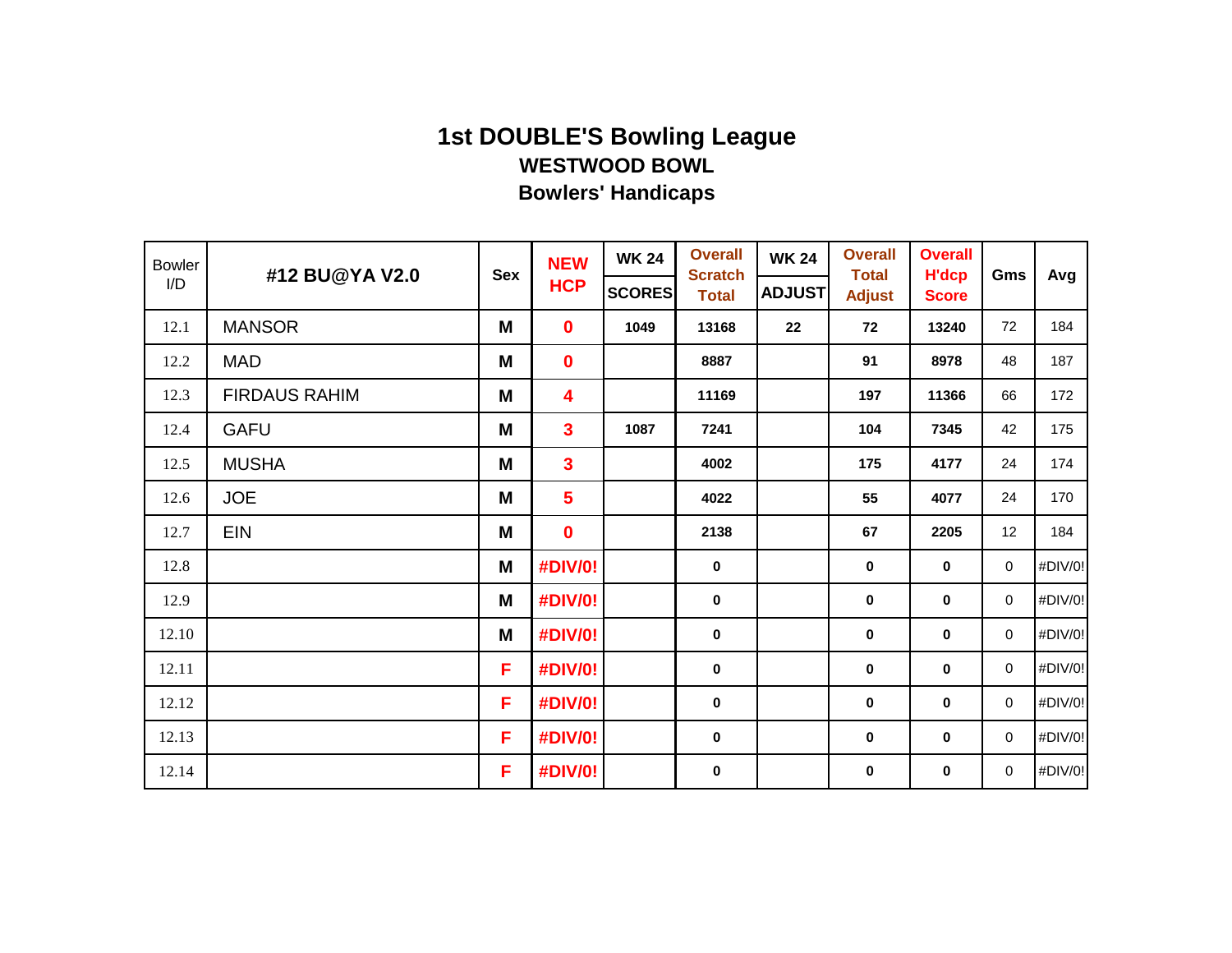# **1st DOUBLE'S Bowling League WEEK 24 Westwood Bowl**

|                | <b>TEAM HIGH SERIES - SCRATCH</b> |                                     | w/h'cp      | <b>Week</b>             |      | <b>TEAM HIGH SERIES + HCP</b>   | Scratch | <b>Week</b> |
|----------------|-----------------------------------|-------------------------------------|-------------|-------------------------|------|---------------------------------|---------|-------------|
| $\overline{1}$ | 2649                              | <b>ISLAND BOWLER</b>                | 2649        | 17                      | 2546 | <b>D TROUBLE</b>                | 2546    | 17          |
| 2              | 2558                              | <b>AXIS</b>                         | 2558        | 23                      | 2442 | <b>SHOWTIME</b>                 |         | 6           |
|                |                                   |                                     |             |                         |      |                                 |         |             |
|                |                                   | <b>TEAM HIGH GAME - SCRATCH</b>     | $w / h'$ cp | <b>Week</b>             |      | <b>TEAM HIGH GAME + HCP</b>     | Scratch | <b>Week</b> |
| $\overline{1}$ | 509                               | <b>ISLAND BOWLER</b>                | 509         | 11                      | 477  | <b>AXIS</b>                     | 477     | 23          |
| 2              | 477                               | <b>D TROUBLE</b>                    | 477         | 10                      | 470  | <b>SHOWTIME</b>                 | 466     | 16          |
|                |                                   |                                     |             |                         |      |                                 |         |             |
|                |                                   | <b>MEN HIGH SERIES - SCRATCH</b>    | w/h'cp      | <b>Week</b>             |      | <b>MEN HIGH SERIES + HCP</b>    | Scratch | <b>Week</b> |
| $\overline{1}$ | 1432                              | <b>HAMZAH ULONG (AXIS)</b>          | 1432        | 23                      | 1370 | CHAI (ISLAND BOWLER)            | 1370    | 17          |
| $\overline{2}$ | 1390                              | MD SALEH (ISLAND BOWLER)            | 1390        | 10                      | 1341 | <b>HAZLY</b>                    | 1341    | 22          |
|                |                                   |                                     |             |                         |      |                                 |         |             |
|                |                                   | <b>MEN HIGH GAME - SCRATCH</b>      | w/h'cp      | <b>Week</b>             |      | <b>MEN HIGH GAME + HCP</b>      | Scratch | <b>Week</b> |
| $\overline{1}$ | 300                               | SHAFIE (ISLAND BOWLER)              | 300         | 14                      | 281  | SAM (POWER BOOMZ)               | 269     | 12          |
| $\overline{2}$ | 280                               | <b>BRANDON CHUA (SHOWTIME)</b>      | 280         | $\overline{\mathbf{4}}$ | 279  | <b>OSMAN TIK (D TROUBLE)</b>    | 279     | 21          |
|                |                                   |                                     |             |                         |      |                                 |         |             |
|                |                                   | <b>LADIES HIGH SERIES - SCRATCH</b> | $w / h'$ cp | <b>Week</b>             |      | <b>LADIES HIGH SERIES + HCP</b> | Scratch | <b>Week</b> |
| $\overline{1}$ | 1168                              | <b>NESS (STEWART KEGLER)</b>        | 1168        | 10                      | 1105 | AURORA (LAST PIN STANDING)      | 1057    | 14          |
| $\overline{2}$ | 1081                              | WONG TZER MIN (STEWART KEGLER)      | 1093        | 16                      | 1054 | JJ (POWER BOOMZ)                | 970     | 11          |
|                |                                   |                                     |             |                         |      |                                 |         |             |
|                |                                   | <b>LADIES HIGH GAME - SCRATCH</b>   | w/h'cp      | <b>Week</b>             |      | <b>LADIES HIGH GAME + HCP</b>   | Scratch | <b>Week</b> |
| $\overline{1}$ | 235                               | <b>NESS (STEWART KEGLER)</b>        | 235         | 15                      | 237  | AURORA (LAST PIN STANDING)      | 221     | 3           |
| 2              | 222                               | WONG TZER MIN (STEWART KEGLER)      | 224         | 16                      | 228  | JJ (POWER BOOMZ)                | 215     | 18          |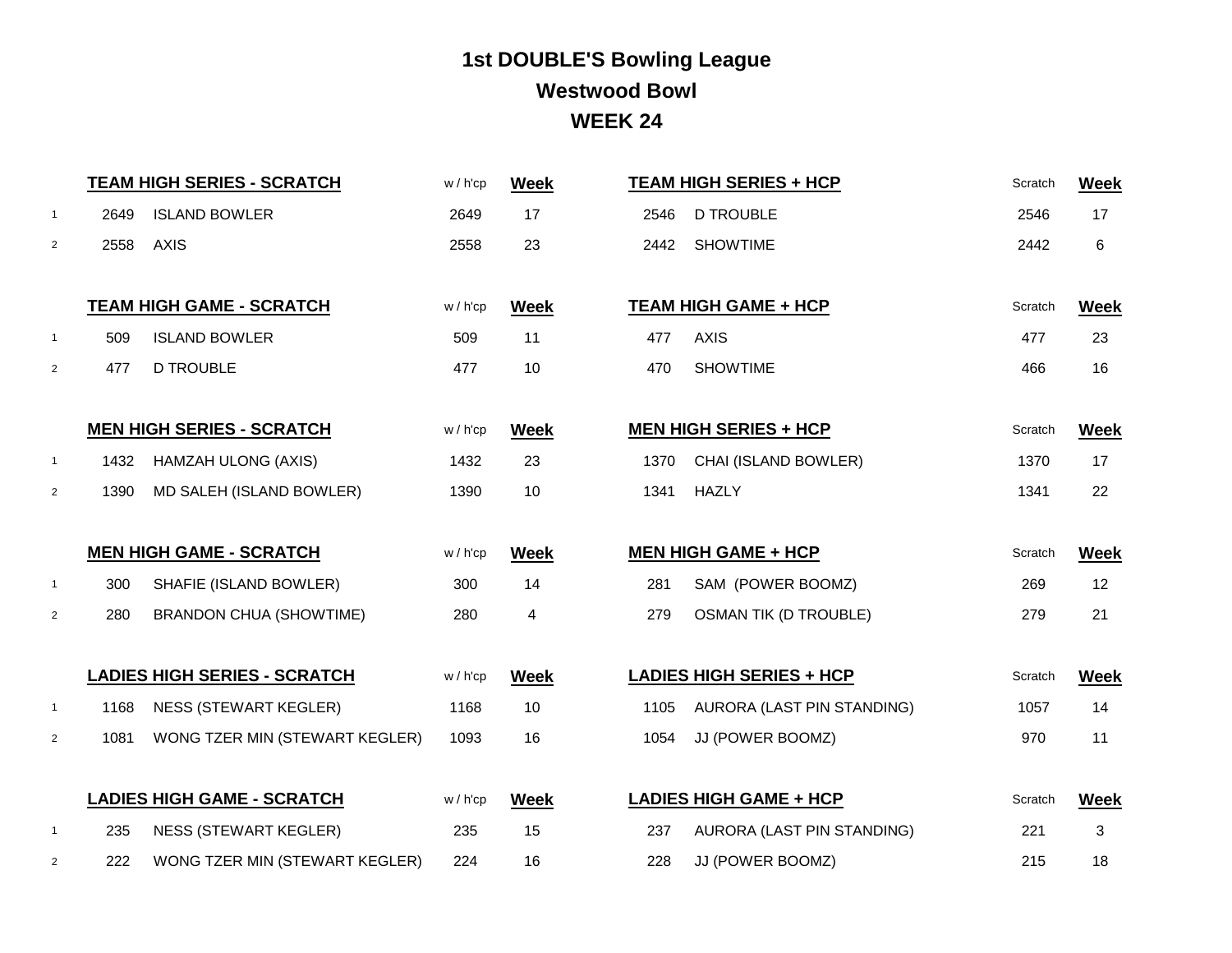#### **1st DOUBLES MASTER QUALIFYING WEDNESDAY, 6th JULY 2022 CHECK-IN : 7.45PM, ROLL-OFF : 8.15PM SHARP \$60.00 PER ENTRY (8 GAMES SERIES)**

| S/NO         | <b>BOWLER'S NAME</b>  | <b>TEAM NAME</b>         | <b>WEEK</b> | <b>SCORE</b> | <b>HCP</b> | TOTAL+<br><b>HCP</b> | <b>PIN DIFF</b> |
|--------------|-----------------------|--------------------------|-------------|--------------|------------|----------------------|-----------------|
| 1            | <b>RAHIM LION</b>     | <b>AXIS</b>              | 16          | 1240         | 5          | 1270                 | 54              |
| $\mathbf{2}$ | HAMZAH                | <b>AXIS</b>              | 13          | 1222         | 5          | 1252                 | 38              |
| $\mathbf{3}$ | <b>IRMAN</b>          | <b>ISLAND BOWLER</b>     | 22          | 1245         | 0          | 1245                 | 95              |
| 4            | <b>MD SALEH</b>       | <b>ISLAND BOWLER</b>     | 18          | 1208         | 5          | 1238                 | 79              |
| 5            | <b>OSMAN TIK</b>      | <b>D TROUBLE</b>         | 15          | 1204         | 5          | 1234                 | 53              |
| 6            | <b>CHAI</b>           | <b>ISLAND BOWLER</b>     | 22          | 1233         | 0          | 1233                 | 118             |
| 7            | <b>MIKE KOH</b>       | X-KAKIS                  | 14          | 1195         | 5          | 1225                 | 63              |
| 8            | <b>HAZLY</b>          | <b>AXIS</b>              | 14          | 1219         | 0          | 1219                 | 54              |
| 9            | <b>RICK TAN</b>       | <b>SHOWTIME</b>          | 16          | 1188         | 5          | 1218                 | 79              |
| 10           | DWAYNE KOO            | <b>STEWART KEGLER</b>    | 14          | 1167         | 0          | 1167                 | 60              |
| 11           | JOHN KATON            | <b>SHOWTIME</b>          | 22          | 1160         | 0          | 1160                 | 56              |
| 12           | <b>YUSLAN</b>         | <b>BOLEH AJA</b>         | 14          | 1123         | 5          | 1153                 | 47              |
| 13           | <b>WONG TZER MIIN</b> | <b>STEWART KEGLER</b>    | 16          | 1081         | 10         | 1141                 | 86              |
| 14           | TAN WEI MING          | X-KAKIS                  | 16          | 1136         | 0          | 1136                 | 86              |
| 15           | <b>OSMAN M</b>        | <b>ISLAND BOWLER</b>     | 15          | 1103         | 5          | 1133                 | 51              |
| 16           | <b>THOMAS LEK</b>     | <b>SHOWTIME</b>          | 20          | 1129         | 0          | 1129                 | 46              |
| 17           | <b>HASRI</b>          | <b>STEWART KEGLER</b>    | 15          | 1126         | 0          | 1126                 | 80              |
| 18           | <b>ROZAILANI</b>      | POWER BOOMZ              | 15          | 1125         | 0          | 1125                 | 91              |
| 19           | <b>ALVIN CHIA</b>     | X-KAKIS                  | 14          | 1125         | 0          | 1125                 | 99              |
| 20           | <b>BRANDON CHUA</b>   | <b>SHOWTIME</b>          | 22          | 1123         | 0          | 1123                 | 88              |
| 21           | <b>CHAM SOON MENG</b> | <b>SHOWTIME</b>          | 16          | 1092         | 5          | 1122                 | 67              |
| 22           | <b>AURORA</b>         | <b>LAST PIN STANDING</b> | 14          | 1057         | 10         | 1117                 | 64              |
| 23           | <b>MERVIN TAY</b>     | X-KAKIS                  | 24          | 1078         | 5          | 1108                 | 92              |
| 24           | HARIF A.              | POWER BOOMZ              | 19          | 1106         | 0          | 1106                 | 83              |
| 25           | <b>ROY KHOR</b>       | <b>SHOWLTIME</b>         | 14          | 1098         | 0          | 1098                 | 94              |
| 26           | <b>NESS</b>           | <b>STEWART KEGLER</b>    | 15          | 1035         | 10         | 1095                 | 88              |
| 27           | <b>MD NIZAM</b>       | <b>D TROUBLE</b>         | 14          | 1094         | 0          | 1094                 | 91              |
| 28           | <b>FAIZAL</b>         | POWER BOOMZ              | 22          | 1059         | 5          | 1089                 | 51              |
| 29           | OMAR                  | BUAYA V1.0               | 15          | 1056         | 5          | 1086                 | 51              |
| 30           | <b>KENNY GOH</b>      | X-KAKIS                  | 16          | 1055         | 5          | 1085                 | 53              |
| 31           | <b>IZZAN</b>          | <b>BOLEH AJA</b>         | 16          | 1054         | 5          | 1084                 | 52              |
| 32           | DARREN LIM            | <b>STEWART KEGLER</b>    | 16          | 1048         | 5          | 1078                 | 61              |
| 33           | <b>SHAM</b>           | BUAYA V1.0               | 15          | 1068         | 0          | 1068                 | 83              |
| 34           | NAZ                   | BUAYA V1.0               | 24          | 1027         | 5          | 1057                 | 46              |
| 35           | <b>RAVIN</b>          | STEWART KEGLER           | 19          | 1019         | 5          | 1049                 | 55              |